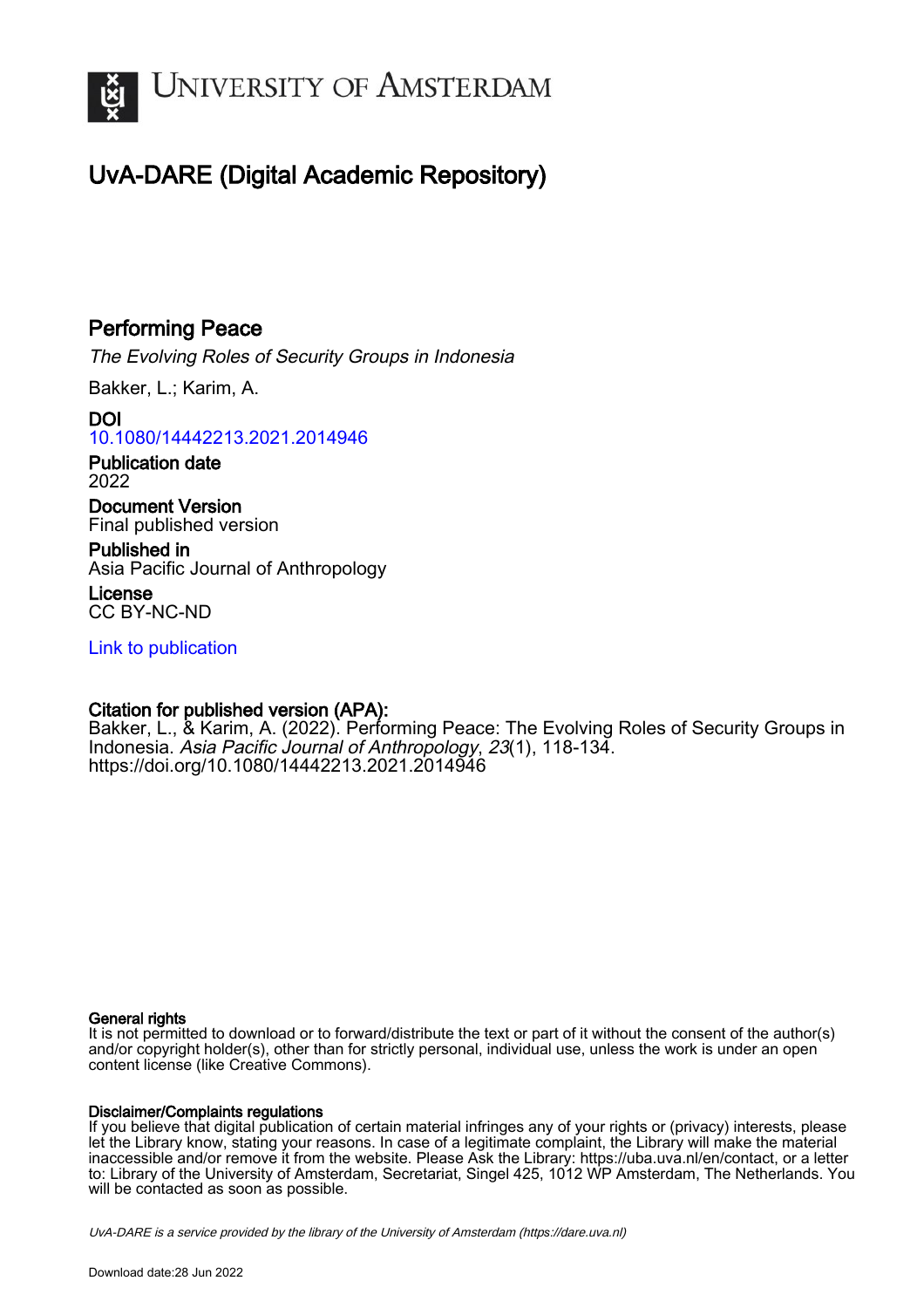



**The Asia Pacific Journal of Anthropology**

**ISSN: (Print) (Online) Journal homepage:<https://www.tandfonline.com/loi/rtap20>**

# **Performing Peace: The Evolving Roles of Security Groups in Indonesia**

**Laurens Bakker & Ahmad Karim**

**To cite this article:** Laurens Bakker & Ahmad Karim (2022) Performing Peace: The Evolving Roles of Security Groups in Indonesia, The Asia Pacific Journal of Anthropology, 23:1, 118-134, DOI: [10.1080/14442213.2021.2014946](https://www.tandfonline.com/action/showCitFormats?doi=10.1080/14442213.2021.2014946)

**To link to this article:** <https://doi.org/10.1080/14442213.2021.2014946>

© 2022 The Author(s). Published by Informa UK Limited, trading as Taylor & Francis Group



ര

Published online: 17 Mar 2022.

[Submit your article to this journal](https://www.tandfonline.com/action/authorSubmission?journalCode=rtap20&show=instructions)  $\mathbb{Z}$ 

**Article views: 383** 



 $\overline{Q}$  [View related articles](https://www.tandfonline.com/doi/mlt/10.1080/14442213.2021.2014946)  $\overline{C}$ 

 $\bigcup$ [View Crossmark data](http://crossmark.crossref.org/dialog/?doi=10.1080/14442213.2021.2014946&domain=pdf&date_stamp=2022-03-17) $\mathbb{Z}$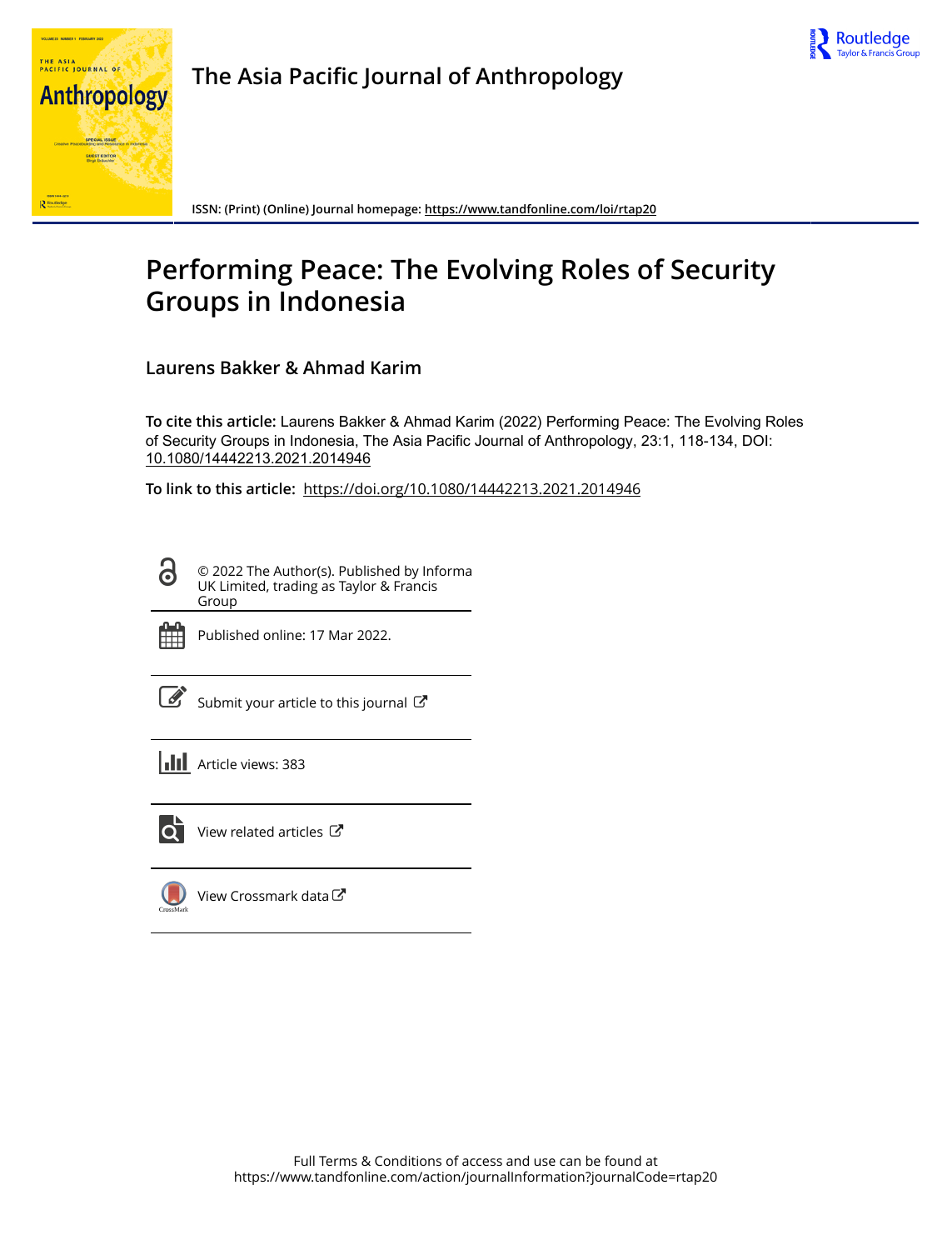

# Performing Peace: The Evolving Roles of Security Groups in Indonesia

Laurens Bakker[\\*](#page-2-0) and Ahmad Karim

Indonesia has a large number of civil society militia organisations that profess to safeguard peace and security in society. Generally associated with specific ethnic or religious groups, these civil militias police their territories and threaten (and sometimes apply) violence in order to discipline wrongdoers. Their actions influence social order and peace, and while many are usually low profile and have limited impact, actions that bring maximum effect are crucial for their fame and reputation. We consider such actions as performances in which their perspectives on order and peace are presented and invite acceptance (or rejection) by society. This is done in ways that emphasise cultural or moral elements over the potential for violence. Using examples from Kalimantan, Sulawesi and Java we consider the effects of such public displays in shaping everyday peace.

Keywords: Indonesia; Ormas; Vigilantes; Violence; Performance; Terrorism; Peace; Banser; Dayak; Manguni

I yayat u santi! (Raise your weapons!) My name is Jery Denny Lapian. I am a tonaas (customary leader) of Brigade Manguni Indonesia, fully supporting the government in fighting the corona Covid-19 virus. For that reason, I ask all Indonesian people, but specifically those of North Sulawesi, to stay at home and stop going out for the time being. Let us all not forget to frequently wash our hands and be careful, be careful, be careful. I yayat u santi!

These are the words to a short video uploaded on YouTube in March 2020, as the Covid-19 pandemic was spreading globally.<sup>1</sup> Lapian, the speaker, is a tonaas (leader) of Brigade Manguni Indonesia (hereafter BMI), an ormas (organisasi kemasyarakatan, a people's/civil society organisation) from the province of North Sula-wesi.<sup>[2](#page-15-1)</sup> The message is clear: stay at home, avoid contact, frequently disinfect your

<span id="page-2-0"></span><sup>\*</sup> Laurens Bakker, Department of Anthropology, University of Amsterdam. Email: [l.g.h.bakker@uva.nl](mailto:l.g.h.bakker@uva.nl). Ahmad Karim, Department of Anthropology, University of Amsterdam; and Bappenas, Indonesia. Email: [k.karim@uva.nl.](mailto:k.karim@uva.nl)

<sup>© 2022</sup> The Author(s). Published by Informa UK Limited, trading as Taylor & Francis Group This is an Open Access article distributed under the terms of the Creative Commons Attribution-NonCommercial-NoDerivatives License ([http://creativecommons.org/licenses/by-nc-nd/4.0/\)](http://creativecommons.org/licenses/by-nc-nd/4.0/), which permits non-commercial re-use, distribution, and reproduction in any medium, provided the original work is properly cited, and is not altered, transformed, or built upon in any way.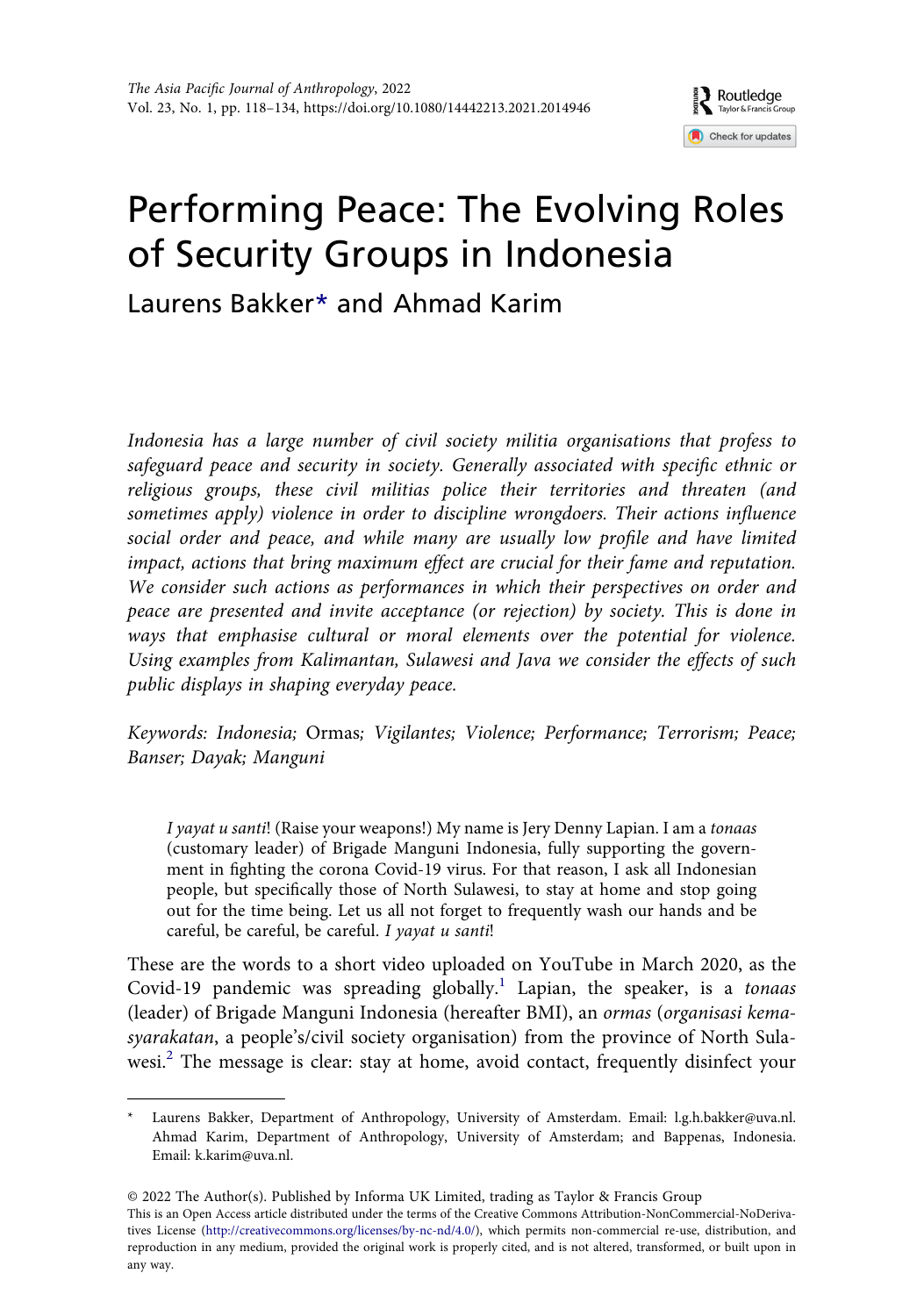<span id="page-3-1"></span>hands and be careful. This considerate and clear message might seem surprising given that BMI is a militant organisation that was founded in 2000 to fight off a feared invasion by Islamist Laskar Jihad fighters in the predominantly Christian pro-vince (see Henley, Schouten, & Ulaen [2007;](#page-17-0) Bakker [2017a,](#page-16-0) 145–148).<sup>[3](#page-15-2)</sup> BMI has thousands of uniformed members controlled through a well-organised command structure. Not all of these people embody martial prowess—they comprise elderly, pot-bellied retirees, skinny kids, and motherly matrons as well as muscle-packed 'machos'—yet they form an organisation that can mobilise large numbers of people in a short time.

BMI is a prominent actor in maintaining order in northern Sulawesi, and as the threat of violent extremist attack (from Laskar Jihad) decreased, BMI took on a variety of other perceived dangers to local peace. These include assistance after natural disasters such as landslides, volcanic eruptions and floods; mediation of conflicts between neighbours; and road improvement and minor construction work. 'We provide security and assistance to the people of the Minahasa.<sup>4</sup> Nowadays we fight Covid, but we are ready to defend against human invaders again', another tonaas told author Laurens Bakker in December 2020. To engage in violence is a rare occurrence for BMI members, but their readiness to do so gives the organisation a voice in defining what constitutes 'peace' in the province.

<span id="page-3-3"></span><span id="page-3-2"></span><span id="page-3-0"></span>Paramilitary ormas like BMI, with a capacity for violence and a reputation for violent actions, exist throughout Indonesia. These groups draw their membership from local communities and are localised and self-policing. They often have links to local criminal networks and into local government and seek to maintain a specific notion of order and security (e.g. Telle [2013;](#page-18-0) Wilson [2015,](#page-18-1) [2017](#page-18-2); Bakker [2015](#page-16-1); Facal [2020](#page-17-1)). Some militias muster only a few dozen members and are little more than a neighbourhood watch group, others are regional organisations with hundreds or thousands of members, and a handful—such as Banser discussed below—have a nationwide presence and claim a membership of millions. While a few of these organisations have a much longer history, many came into existence around the turn of the century. This was a tumultuous time: President Suharto suddenly stepped down in 1998 after over thirty years in power. His New Order regime had kept a tight rein on the nation, its citizens and its government assisted by paramilitary groups like Pemuda Pancasila, who provided an organisational blueprint for many vigilante ormas of today (cf. Wilson [2010,](#page-18-3) [2015\)](#page-18-1). The reformasi (reform) politics enabled by President Suharto's successors included decentralisation of political authority, demo-cratisation and freedom of expression.<sup>[5](#page-15-4)</sup> Regional identity, defined through indigeneity, ethnicity and religion, became more prominent politically and socially than it had been during the New Order. In several parts of the country such differences gave rise to bloody conflicts in which local mostly non-state actors rather than the army and police were central in restoring order (see van Klinken [2007](#page-18-4); Bräuchler [2015\)](#page-16-2). Many of today's vigilante groups justify their existence by pointing out the danger of such conflicts recurring and their role in avoiding this. They argue that as locals they are much more likely to observe increasing tensions in local relations and they are better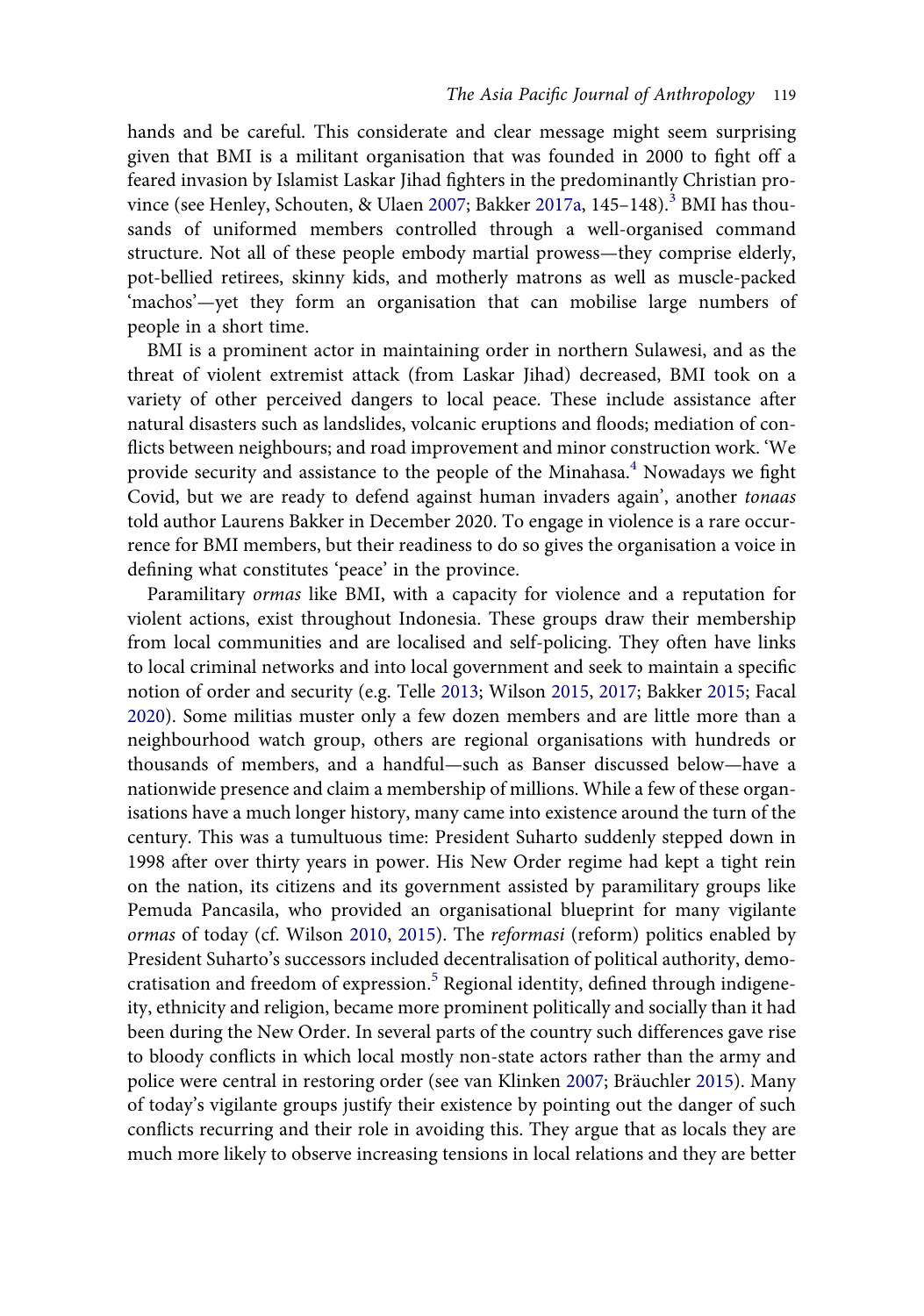placed to settle such conflicts than police or other officials. Moreover, as locals the continuity of local peace is of direct relevance to their own wellbeing. No ormas members we spoke to considered that government officials were not concerned to maintain local peace, but a lack of understanding of local circumstances or a tendency to focus on other interests, particularly if officials were of migrant origin, were regularly mentioned. A final point concerns the government's reaction speed. Often, local ormas arrive rapidly to a crisis scene such as a conflict, fire, flood, theft or other local problems, and these rapid reactions count towards their reputation.

Our purpose in this article is to critically consider how such ormas seek to shape and uphold local peace, responding to immediate situations of local crises as well as making more consequential large-scale interventions in social order. We are especially interested in the effects of such larger public interventions. For it is in relation to these interventions that ormas perspectives on order and peace are considered, accepted or rejected by a broad audience that reaches beyond their members and the local community. Here ormas presentations of local peace are judged—and accepted or rejected—by society at large and, importantly, by the state. We begin by discussing the room for manoeuvre for such vigilante ormas in performing everyday peace in Indonesia. This is followed by three brief ethnographic examples that illustrate disruptions and reconstitution of peace in particular settings: the aforementioned BMI in Minahasa; the LPADKT (Laskar Pemuda Adat Dayak Kalimantan Timur, Army of Traditional Dayak Youth in East Kalimantan); and the nationwide Banser (Barisan Ansor Serbaguna, Ansor's multipurpose troops).<sup>[6](#page-15-5)</sup> Based on these, we consider the qualities of such ormas as agents of peace in Indonesian society.

#### Performing Peace

<span id="page-4-2"></span><span id="page-4-1"></span><span id="page-4-0"></span>What constitutes 'peace' in the settings that we are looking at? None of the three areas we write about, fortunately, has experienced open war or large-scale violent conflict in the past two decades, but the absence of open violence says little about the quality of the prevailing peace. As Johan Galtung ([1969](#page-17-2)) suggests, peace can be a condition of social circumstances acceptable to (most of) the population, but that does not mean that the resulting societal order is equally beneficial or equally just to all. Nor can we assume that peace is a uniform condition, identified by general elements that have universal validity. Roger Mac Ginty [\(2013](#page-17-3)) emphasises the need for micro-level analyses of lived everyday peace in order to pick up the nuances of what the people living in a locality understand peace to be. He conceives of such 'everyday peace' as inclusive of routinised practices and coping mechanisms that allow different population groups to navigate their way in a divided society that might simultaneously be prone to chronic structural violence and episodic outbreaks of direct conflict (Mac Ginty [2014](#page-17-4), 549). The peace that is manifest at a local level of society is dynamic and political in nature. Its study must, therefore, include an understanding of the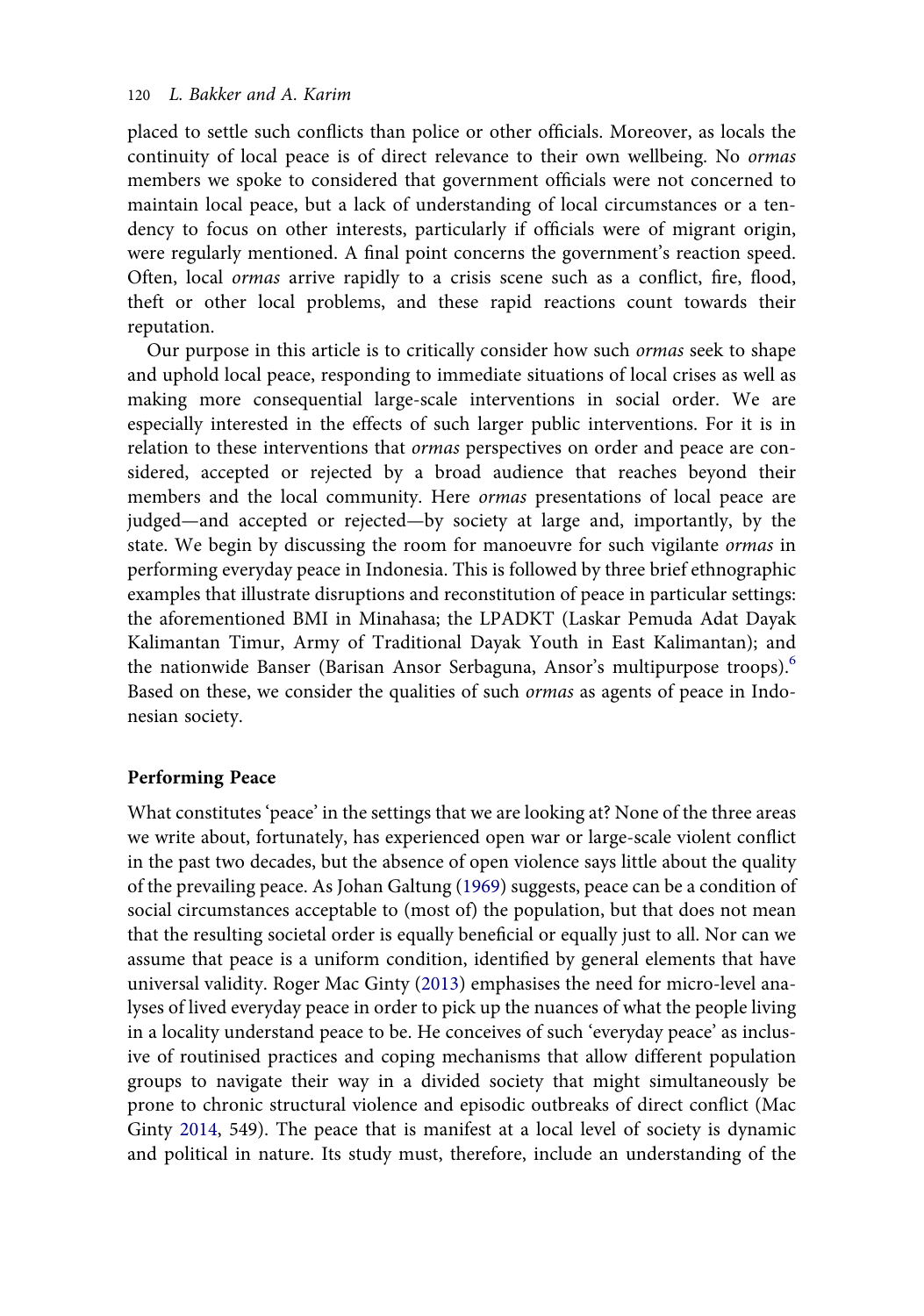<span id="page-5-3"></span><span id="page-5-2"></span>local power structures and hierarchies in order to discern limitations and opportunities for reconciliation in cases of conflict (cf. Bräuchler & Naucke [2017](#page-16-3), 432). This observation is sustained by the existing literature on violent conflicts in Indonesia (e.g. Bertrand [2004;](#page-16-4) van Klinken [2007](#page-18-4); Davidson [2008](#page-17-5); Bräuchler [2009](#page-16-5); Barron [2019](#page-16-6)), which shows that these conflicts are rarely binary but rather comprise multiple parties and stakeholders whose engagement and influence differs and often alters as the conflict progresses.<sup>[7](#page-15-6)</sup> Peace is a communal outcome shaped by the interests of diverse parties who may choose to test its endurance and elasticity if doing so appears to advantage their position.

<span id="page-5-6"></span><span id="page-5-5"></span>These insights gain traction through several elements central to ormas room for manoeuvre. First, ormas build on a well-established societal repertoire in which 'strongmen', operating with relative impunity, maintain order in society. These are 'tough guys' with a reputation for violence, proficient in magic and connected to those in power who can protect them from reactions by police or other official authorities (cf. Schulte Nordholt [1991](#page-18-5); Ryter [1998](#page-18-6)). Second, whereas such protection can take the form of patronage provided by a leading figure in the political elite (Ryter [1998](#page-18-6)), regular elections and stronger democratic institutions introduced following reformasi have limited politicians' tenure and influence. While political contacts remain relevant, many of today's *ormas* favour an enduring affiliation to a neighbourhood, an ethnic group or a community over close ties to a specific politician. Many ormas are also aware that a sole emphasis on violent capacities—the qualities that enabled their rise to prominence two decades ago—is out of alignment in today's mostly peaceful Indonesia. Attention to issues such as human and indigenous rights, democratic representation, and the drive to get the voices of the underrepresented heard resound considerably better with groups in society that they aspire to represent (see also Wilson [2006](#page-18-7), 275; Wilson [2010,](#page-18-3) 201; Bakker [2015\)](#page-16-1). Ormas can actively extend internal cohesion in sizeable minorities—or even majorities—of the population in election times, which may see them operate as political actors in their own right (see Nugroho & Wilson [2014;](#page-17-6) Wilson [2015](#page-18-1); Bakker [2016\)](#page-16-7).

<span id="page-5-7"></span><span id="page-5-4"></span><span id="page-5-1"></span><span id="page-5-0"></span>In addition, ormas generally follow the discursive reproduction of threats used by the national government in which the provision of security and the maintenance of order are crucial tasks of the state as well as the population.<sup>[8](#page-15-7)</sup> This perspective provides a route to more formal legitimacy as various government programmes actually call for militia-like initiatives. Such calls provide official reasons for ormas to exist as military-like organisations that act and appear like official security personnel. Regional autonomy has provided an impetus for giving increased weight to customary norms and institutions in local societies (e.g. Davidson & Henley [2007;](#page-17-7) Bakker [2017b\)](#page-16-8), and this has been realised in the aesthetics of indigenous culture —which had become performative, comprising decontextualised symbols of Indonesian unity—and now adopted by ormas to emphasise ethnic identity. Building on the Bhinneka Tunggal Ika ('Unity in Diversity') national motto, such performances demonstrate identity, ethnicity and societal presence. These can be displays of graceful, cultured refinement or demonstrate martial prowess, depending on the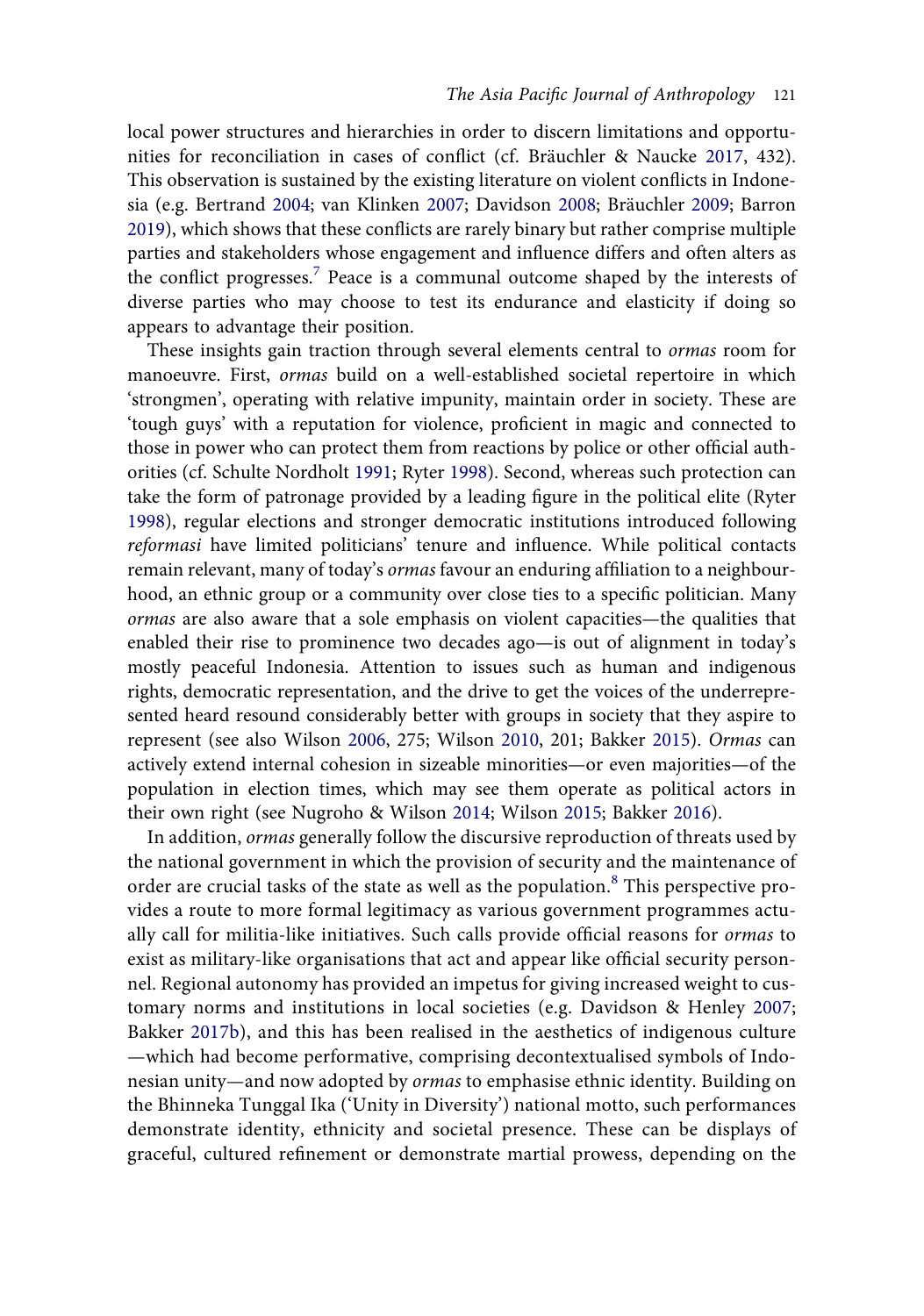intended effect and message. Yet, our final point here, by relating to existing state repertoires, ormas only have space for shaping order and peace through conditions set by the state. These include the primacy of Pancasila, the unity of the Indonesian state and the priority of government in defining threats to society and passing national laws. While these conditions in reality can be porous and vague, flaunting them invites government reprisals. Similarly, provocations against Islam—the majority religion—are likely to cause angry reactions from large parts of the population.

<span id="page-6-3"></span><span id="page-6-0"></span>In this article, our interest lies in how these elements shape and limit performance of peace in society by ormas. By 'performance' we mean carrying out mundane daily activities such as running a nightwatch or regulating motorparking, but we include grander, less regular public events that embody statements about norms and relations in society. Such performances can function to (re)produce a social order and enrol its citizen subjects (Pereault [2015](#page-17-8), 449) by having them—as an audience—witness and endorse the versions of events put before them (cf. Denskus [2014](#page-17-9)). An audience that witnesses a performance and voices their support provides legitimation to the kind of order performed, whereas objections from the audience could weaken the legitimacy of what is displayed. Shape and content are, therefore, important: a display of Dayak war dances by the LPADKT as part of a protest could for instance be interpreted as a threat of violence by members of other ethnic groups but might purport to be nationalistic if the dancers carry Indonesian flags.

<span id="page-6-1"></span>Performance also concerns concealment—what is not displayed—and controlling who sees what and when (Goldstein [2004](#page-17-10), 16). As we will see below, police officials do not consider such dancers as a threat while in public view and in traditional dress, but these officials are aware that things might be different when the audience has dispersed and the dancers have changed into anonymous street clothes. A dance may also camouflage real intentions—such concealment working to subvert and uphold social order at the same time (see Jusionyte [2015,](#page-17-11) 129–130). These dancers may state that their purpose is to perform a customary dance, but if that dance concerns a ritual for banning evil spirits the covert message is clear enough.

<span id="page-6-2"></span>Our selection of cases aims to examine how ormas go about such performances, arguing, displaying and enacting their role in the maintenance and alteration of local order and peace. Our first case concerns evolving strategies of Dayak representation (within and beyond the LPADKT), focusing on an individual female leader and her evolving relations with government. The second case looks at how BMI, while popular in North Sulawesi, represents a minority religious group in Indonesia at large. The group is vulnerable when a mosque is destroyed and BMI is blamed, but its local relevance provides the support of influential partners in settling the matter. The third case discusses a nationwide public display of commitment by Banser, which emphasises national unity, a clear condemnation of critiques of distinctly Indonesian practices of Islamic observance and the drive for an Islamic state.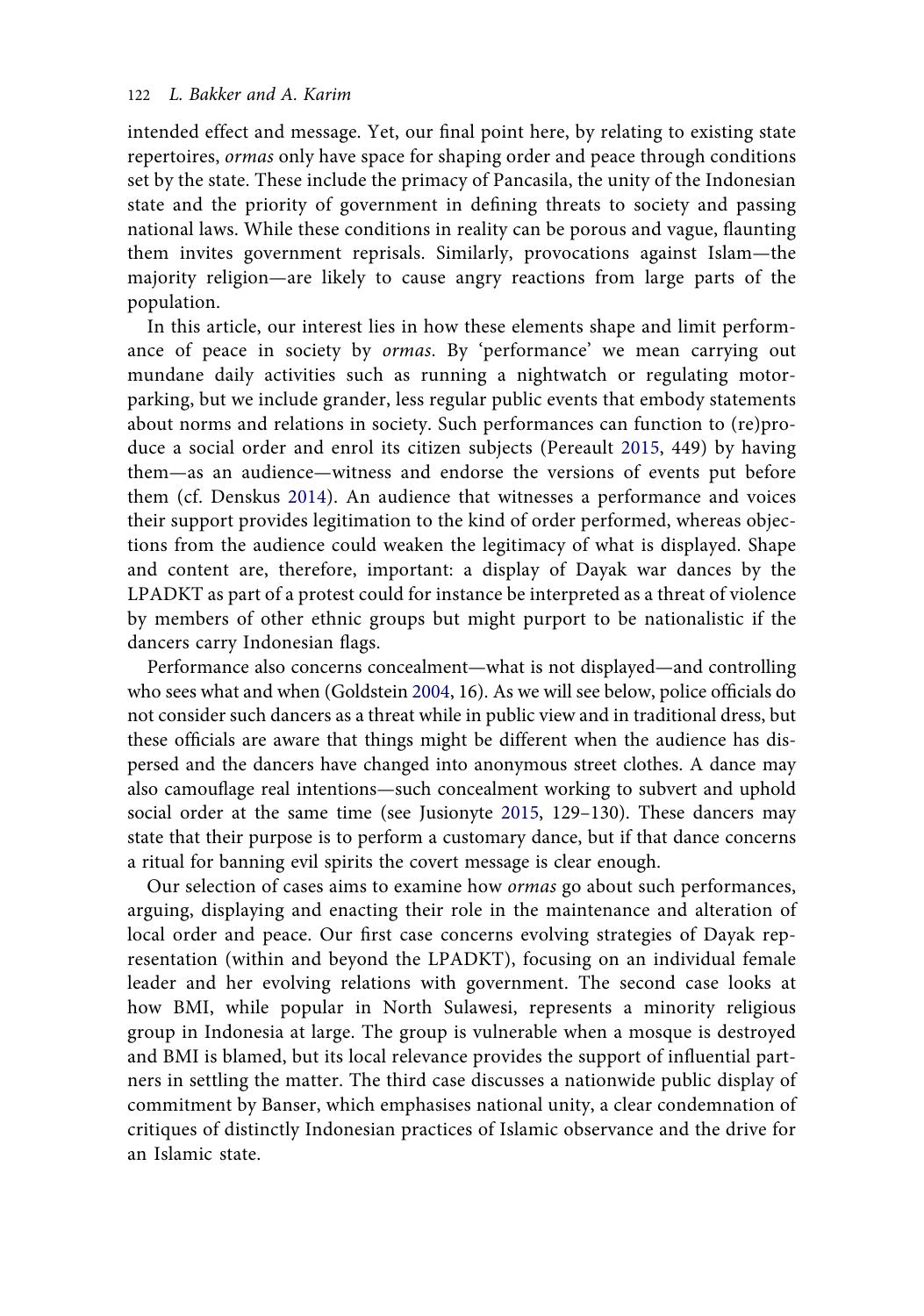#### Championing Dayak Interests in East Kalimantan

East Kalimantan is among Indonesia's most important areas for production of coal and palm oil. The province has some sixty larger (over 100 members) securityoriented ormas of which we are aware. Of these ormas many are formed by groups within the Indigenous population such as Dayak, Kutai, Tidung and Paser. Land claims based on customary rights are a frequently recurring issue. Customary (adat) land rights, these groups maintain, have been violated since colonial times but particularly during the New Order when exploitation of natural resources took off on a grand scale. Complaints about such 'land theft' to officials and companies fell on deaf ears. Protests were broken up and protesters often detained for weeks or months. This led to grave feelings of injustice that, following reformasi, are expressed vocally throughout the various provinces of Kalimantan.

<span id="page-7-1"></span>Events reached a crucial point in the provinces of West and Central Kalimantan where Indigenous Dayak and Malayu fighters forcibly evicted thousands of Madurese transmigrants in a series of conflicts in 1997, 1999 and 2001. Hundreds were killed. The conflicts reinforced a stereotype of Dayak as fierce and capable fighters who had revived ancestral traditions of head-hunting and black magic in contemporary conflicts (see van Klinken [2007](#page-18-4); de Jonge & Nooteboom [2006\)](#page-17-12). While East Kalimantan saw no such large-scale inter group conflict, members of its Dayak communities took their lead from those in West and Central Kalimantan and organised themselves in ormas that claimed recognition of customary land rights and demanded indemnification for resources already exploited. Protests by dozens of Dayak ormas members —dressed in a mixture of military style-camouflage, army boots, customary loin cloths and towering, feathered headgear—caused unease among mining and plantation officials and increased their willingness to engage in dialogue (see Bakker [2009](#page-16-9)).

<span id="page-7-0"></span>The LPADKT is one such ormas. While it is smaller than other indigenous ormas, the group claims to have 18,000 members throughout the province. Its style of acting is straightforward. First, a party will be informed of a complaint against it, such as their appropriation of land claimed by an indigenous person under *adat* rights. If the party is unwilling to cede land or pay compensation, dozens of members will stage a protest, including performing dances and blocking traffic. It was explained to Bakker that such a protest constitutes a formal final warning (see Bakker [2015](#page-16-1)). 'As long as they wear those adat costumes, there is no need to worry', a senior police official explained, 'If they get up to violence, it will occur afterwards, and they [the perpetrators] will be anonymous'. Such violence can allegedly entail the destruction of vehicles and buildings, arson, poisoning of wells and trees, and beating up individuals. The LPADKT thus has a reputation as aggressive and even though its protests are generally peaceful, they attract considerable police attention. While the stand-offs look fierce, what sets the LPADKT events apart from those of other ormas is the presence of women in traditional, festive Dayak attire at these events. 'Dayak are not just men, and we are not just aggressive. People need to see that', Bakker was told by Mei Christy Sengoq, who became head of the LPADKT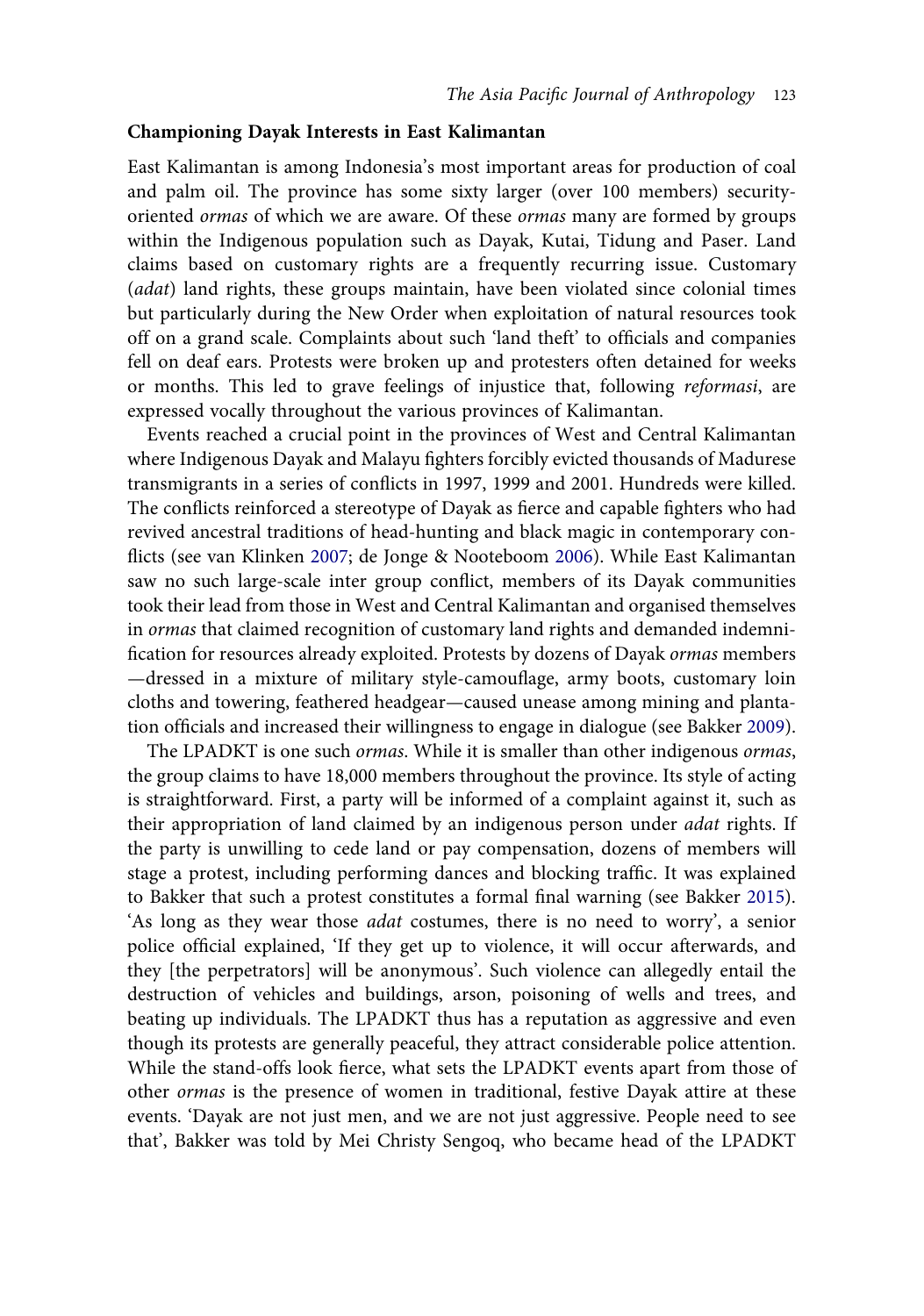#### 124 L. Bakker and A. Karim

in 2004. A young and outspoken woman, Mei rose through the ranks of the LPADKT as she put considerable time and energy into establishing the organisation, cohesion and reputation of the ormas.

Mei introduced an alternative style to the group's repertoire. She visited a beauty salon before demonstrating, flirted with the riot police and generally emphasised her femininity in contrast to the muscles and bravado of the male LPADKT members. Her strategy added a new element to the demonstrations, attracted press attention and loaned the LPADKT a less threatening appearance. Bringing women out in public proved a successful and novel way to influence the—mostly male—authorities. When, for instance, in November 2017, 27 male LPADKT members were detained by police in the city of Tenggarong after a particularly boisterous demonstration, Mei collected their families and brought them to the police station where the husbands and fathers were held. The presence of a large group of crying women and children resulted in the release of the men within four days. Members of another indigenous ormas assured Bakker that release could normally take up to a month.

These ormas spokespersons believed that the police felt embarrassed by the crying women, but while Mei agreed, she also felt that the involvement of the wives, who were from various ethnic groups, carried the issue beyond the Dayak community. Through these women, the injustices argued against began to resound with a larger part of the province's population. Mei sought to make the 'macho' and Dayak-focused ormas more inclusive by expanding beyond—if not abandoning its ethnic and violent reputation. She began to bring in people from other groups experiencing similar land loss as a result of resource extraction and directly engaged government and company officials in dialogue. Heading a customary dance troupe, she would perform Dayak dances at government meetings and speak to the officials present.[9](#page-15-8) Within the LPADKT she started a Laskar Wanita (Women's Army) but was disappointed by the result. While women joined the Laskar Wanita, they were timid and silent during LPADKT meetings. Outside the LPADKT these women were more outspoken, and Mei transitioned to a less militant and more activist role. As head of the provincial Koalisi Keadilan Bagi Perempuan (KKBP, Coalition for Justice for Women) and coordinating the Aksi Perempuan Bersatu (APB, United Women Action), she began to champion the plight of women and children in East Kalimantan generally, while not losing sight of Dayak issues.

<span id="page-8-0"></span>Increasingly side-lined in the LPADKT as (male) leaders preferred to continue with their ethnically exclusive and martial approach, Mei abandoned her official role in the organisation in 2017. She had been invited in 2016 to advise President Joko Widodo on the issues in East Kalimantan (see Evrai [2016](#page-17-13)). She and Widodo got along well, Mei told Bakker. More meetings and invitations to Jakarta have followed—including a request to perform at the presidential palace with her dance troupe—and her focus on women's rights resounds better in government circles than an ethnic, militant approach. She does however retain good contacts with the LPADKT, whose assistance she can call on.<sup>[10](#page-15-9)</sup>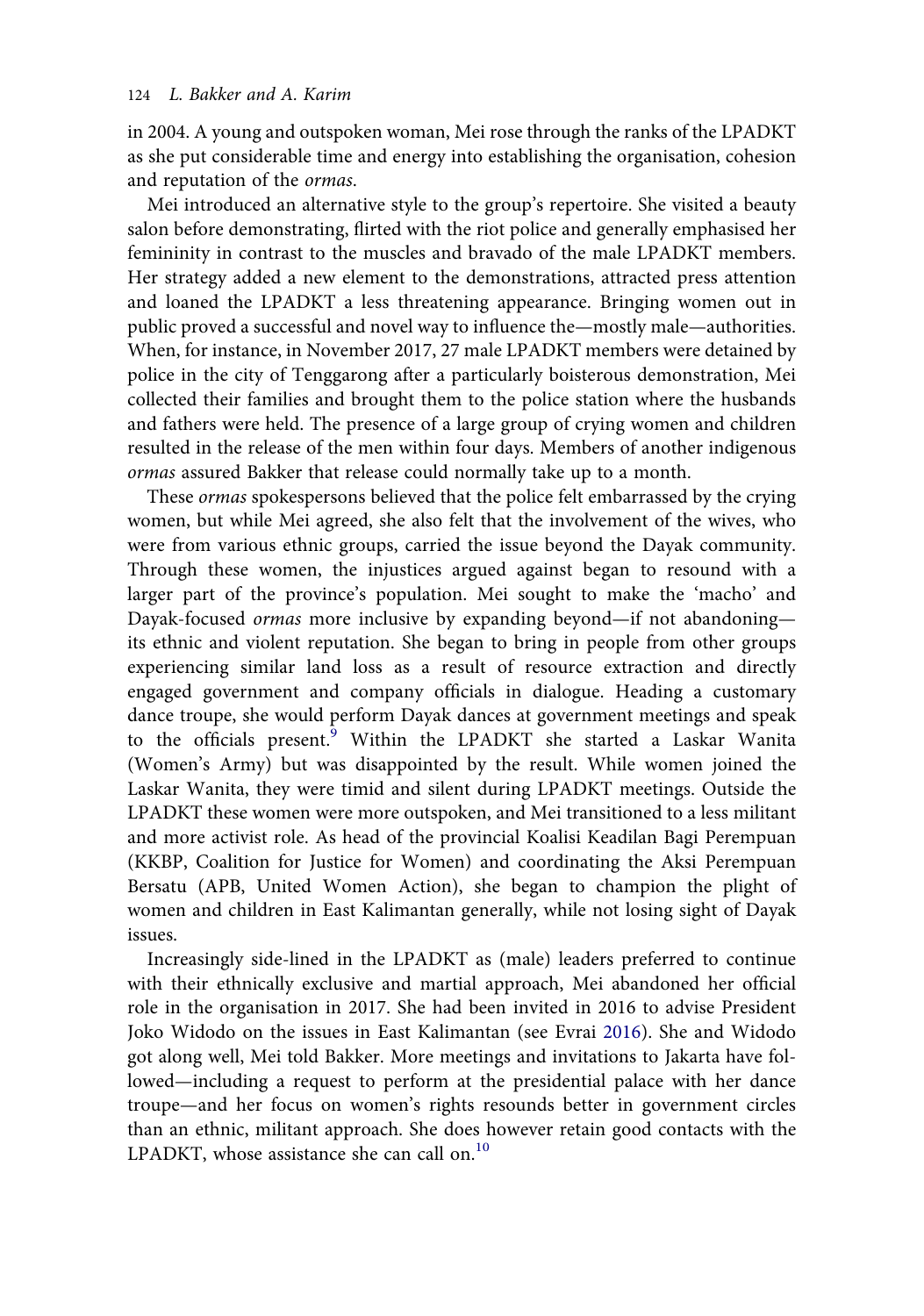Whereas both the LPADKT and Mei Christy refer to adat and Dayak identity in their public actions, they differ in their emphasis: for the LPADKT this identity designates them as 'dangerous' whereas Mei emphasises the grace and friendliness of a female Dayak dancer and mobilises wider segments of society through broadly shared concerns. The 'performance' works differently for each. For the LPADKT it signifies exclusive indigeneity and customary rights, as well as a message of potential violence. For Mei, such performances as dancing at official occasions enable contacts within political circles and the development of a Dayak image that is more friendly and in line with notions of unity and nationalism. Mei can 'call up' violence from the LPDKT, but she can also contact the staff of the nation's president to bring their attention to an issue. Such diverse performances of Dayak identity allow Mei to generate impact that extends beyond the singular repertoire of potential violence at various levels and with different stakeholders.

#### Anti-Terrorism in North Sulawesi

As mentioned above, BMI came into existence to resist a feared invasion by Islamic fighters in predominantly Christian North Sulawesi. While such attacks are no longer an immediate concern, the threat of Muslim aggression underpins BMI's sense of its own relevance. The province's capital Manado—and North Sulawesi more generally —is considered a high-risk area for terrorist attacks by many among its population. As a BMI member explained to Bakker:

To the west of us are the Moluccas, they have had some serious religious fighting and there are fanatics there. To the north are the Philippines, Mindanao, with terrorists from Abu Sayyaf, Maute, Jemaah Islamiyah. To the south is Central Sulawesi, Poso. There are foreign terrorists there wanting to start a caliphate. To the east is Malaysia, but many terrorists in Indonesia actually came from there.

While terrorist attacks in the area have been rare, a steady stream of stories of nearattacks and suspected arrests circulate among the population and many worry about this danger. Several of these stories feature BMI leaders taking a leading role in neutralising the attackers (see Bakker [2016,](#page-16-7) 258–259). BMI collaborates with the local police and government in patrols and intelligence gathering. The region has a very long coastline where boats can land unobserved. Police presence is limited beyond the cities and other urban centres. BMI members patrol the beaches, and their family, friends and neighbours are involved in a wide network of informants reporting unusual events or the presence of strangers. The shared fear that they—as Christians—could be the subject of an attack by Muslim terrorists from surrounding areas explains the wide participation in that network.

Contrary to the LPADKT consideration of local government as an opposing force because of its support for mining and plantations, BMI collaborates closely with government and is present and visible on official occasions. Its members parade on National Independence Day, for example. BMI members perform traditional war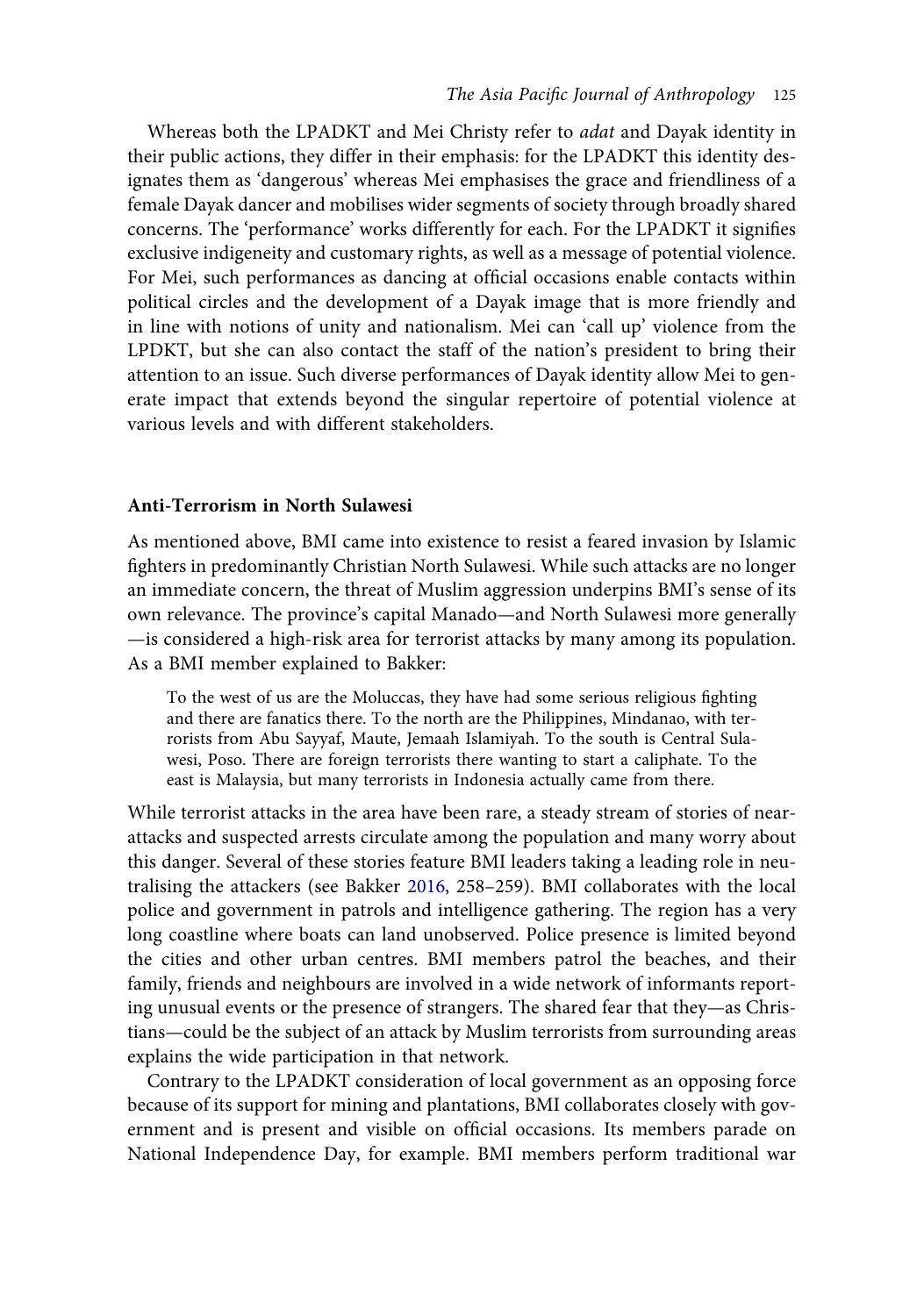dances for government guests, demonstrate their invulnerability magic and give inspiring public speeches. On the organisation's birthday, government officials attend the festivities as guests of honour. For over a decade, Max Togas, a lawyer and a senior tonaas, has represented BMI in discussions with the National Anti-Terrorism Agency (Badan Nasional Penanggulangan Terorisme, BNPT). When BNPT established a North Sulawesi Terrorism Prevention Coordination Forum (Forum Koordinasi Pencegahan Terorisme, FKPT) in 2019, Togas became its chairman. This forum functions to undertake further research into the development and spread of extremism, as well as implement prevention programmes in relation to the latter. Through Togas, BMI is a central participant.

Yet recently BMI was itself accused of terrorism. In January 2020 a video of an angry mob destroying a meeting hall in the village of Tumoluntung went viral on social media. The mob, identified by commentators as BMI members, was allegedly angered by the illegal use of the meeting hall for prayers by Muslim immigrants. With a 95 per cent Christian population in the area, these residents argued that they did not want to be disturbed by the calls to prayer or by the traffic and people attracted by the prayer session.<sup>[11](#page-15-10)</sup> The story swiftly became one purporting that wild Christian attackers had savaged a mosque, infuriating Muslims in other parts of Indonesia, who called for reprisals against BMI.<sup>[12](#page-15-11)</sup> Provincial police reacted swiftly, announcing that they had arrested a ringleader and were confident that they would soon arrest his accomplices (see Santoso [2020\)](#page-18-8). Yet they also pointed out that no permit had been issued to use the building for religious purposes, implying a partial justification for the attack. The chair of a BMI offshoot group publicly reacted to the destruction by stating that the perpetrators were irresponsible 'unknowns' from outside the area and not BMI members. He stated that while his members were willing to assist in rebuilding the hall, until a permit was obtained the Muslim prayer sessions held there should cease in order to avoid future violence (Yusri [2020](#page-18-9)).

<span id="page-10-3"></span><span id="page-10-2"></span><span id="page-10-1"></span><span id="page-10-0"></span>The issue was resolved within days because the provincial office of the Ministry of Religion recommended that the provincial government permit the building of a mosque (JPNN.com [2020\)](#page-17-14). BMI announced its support for this recommendation. The provincial branch head of the National Council of Ulamas (MUI) made it known that the conflict was the result of a misunderstanding, claiming that provocateurs from outside the community were seeking to upset the good relations between religious groups in the area. Religious leaders from the area would work closely with the police to settle the issue, he continued, and he opined that appreciation of the nation's unity would further assist in settling the matter (Permana [2020](#page-18-10)).<sup>[13](#page-15-12)</sup> The case could have ended differently, however. Participants on social media platforms called for Muslims throughout Indonesia to come to Tumoluntung to punish the perpetrators and rebuild the 'mosque'—as it was referred to —echoing the fear of a Laskar Jihad invasion of two decades earlier. Peace was maintained but it required a trade-off that rendered BMI indebted to those who came to its support.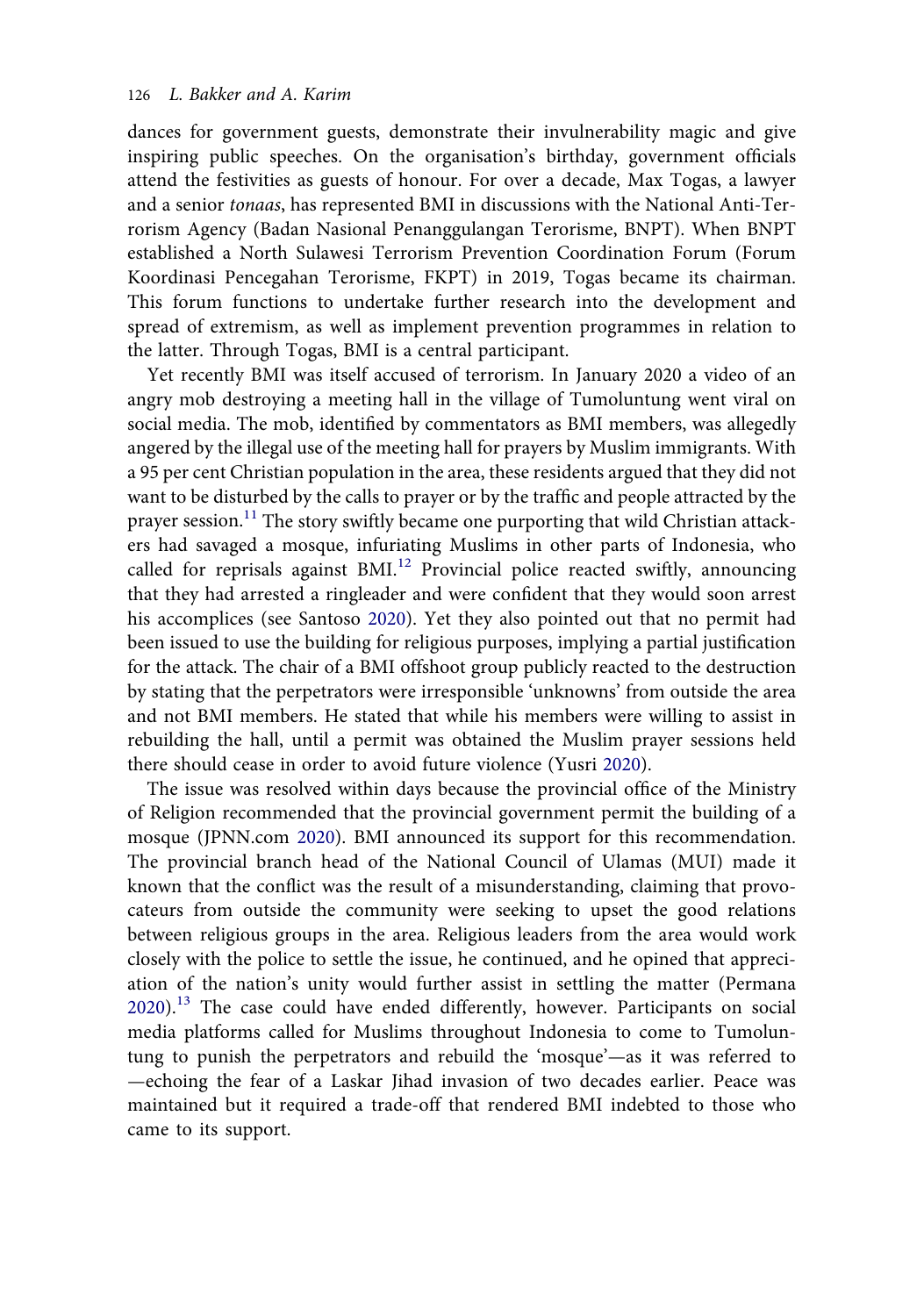The case illustrates how everyday peace can be threatened by sudden triggers. The performance here is not carried out or controlled by BMI; rather, the organisation became the subject of outside anger by individuals and groups far removed from the scene of destruction but motivated by revenge for a perceived attack on Muslims. BMI felt unable to counter accusations for fear of prolonging the outrage. The maintenance of peace in Minahasa, which BMI states to be its main purpose, was thus upheld by local Muslims whose voices, through the MUI, were instrumental in quelling what became a nationwide protest and, as a Minahasan Muslim told Bakker in March 2020, 'perhaps were responsible for rescuing some hot-headed Christians'. Some BMI members argued that their organisation's silence and patient enduring of the 'slander' did in fact contribute significantly to the keeping of the peace, as did BMI's acceptance of the mosque 'forced' upon them. These members considered the case to uphold the relevance of ormas in the Minahasa since it demonstrated the hatred harboured by outside Muslims towards the Christian BMI and, hence, the need for ongoing vigilance.

#### Banser's One Nation Parade

Banser is quite possibly the oldest and largest vigilante ormas in Indonesia. Originating in 1937 in East Java, it is part of Ansor, the youth wing of Nahdlatul Ulama (NU), Indonesia's largest Islamic organisation. Banser members fought Dutch troops in the war for independence and took part in the mass killings of communists in 1965–1966. NU, Ansor and Banser supported President Suharto during the New Order regime but threw their weight behind reformasi once it came about. They were particularly prominent during the presidency of Abdurrahman Wahid (1999–2001), the second reformasi president who, as a former chairman of NU (1984–1999), had close relations with its leadership in terms of shared ideas on religion, society and politics. Through Wahid, NU and its organisations became more politically influential and more strongly defined in their societal positions.

<span id="page-11-1"></span><span id="page-11-0"></span>In 2000 Wahid faced impeachment. In reaction, thousands of Banser Pasukan Berani Mati ('Ready-to-Die Troops') converged on the national parliament to defend his presidency (see van Bruinessen [2002,](#page-18-11) 33). Wahid stepped down voluntarily and violence was avoided, but this action strongly associated Banser with the traditional values of Indonesian Islam championed by Wahid. NU and Banser grew considerably in popularity as a result and achieved prominent social presence. Banser claims a membership of seven million (Wijayanti [2019](#page-18-12)) and has chapters throughout most of Indonesia, although it remains strongest in East Java. Its members are mostly young, from relatively modest economic and educational backgrounds. Members told Karim that they had joined in order to engage in new, interesting and socially useful activities; to follow the religious pathways of the kyai (religious scholars) (nderek poro kyai); to serve NU (berkhidmat kepada NU); and, perhaps, gain connections or even jobs through this network. Others expressed hope for a career in politics or government. This is perhaps not unrealistic: Banser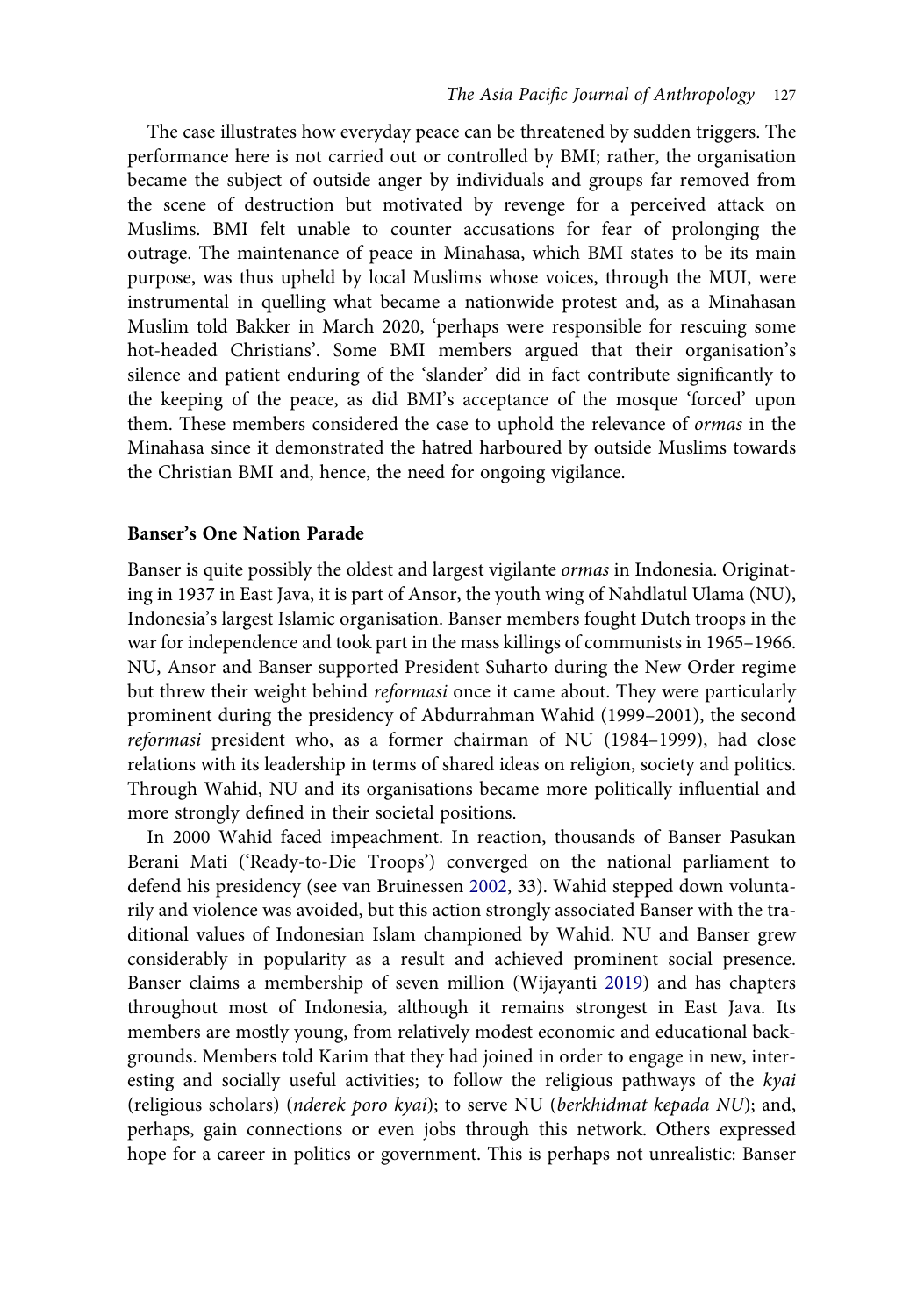cadres from the village level upwards receive training and gain experience in public leadership and in community organising. A Banser membership is considered a useful springboard for those aspiring to enter politics, administration or other (public) functions.

<span id="page-12-3"></span>Banser proclaims itself a guardian of religious tolerance. In doing so, it positions itself against fundamentalist and other Saudi-influenced Islamic groups that came to the fore during reformasi (such groups aim to 'purify' Indonesia's colourful Islam). Banser's main antagonist was Front Pembela Islam (FPI, Front of the Defenders of Islam), a hardline Islamic organisation that combined violence against religious minorities, on-the-ground Islamic morality policing, and wider application of political and social pressure to shift Indonesia towards a more observant and stricter Islamic nation (see Woodward et al. [2014\)](#page-18-13). Like Banser, FPI had a considerable following, connections to politicians, and a network of supporters in government, the army and police.<sup>14</sup> The two organisations differed sharply in their perspective on the state, with Banser supporting Indonesia's religious pluralism and the 'domesticated', uniquely Indonesian Islam of NU; while FPI spokespersons expressed the desire to see Indonesia purify Islamic practice and become an Islamic state governed by sharia law. While they competed at many levels of society and government, their antagonism was frequently visible at the street level with physical violence between members of the two organisations on multiple occasions (see Ariwibowo [2008;](#page-16-11) Muhyiddin [2017](#page-17-15); CNN Indonesia [2019](#page-17-16)) with each organisation mounting large public manifestations.[15](#page-16-12)

<span id="page-12-2"></span><span id="page-12-1"></span><span id="page-12-0"></span>In September 2018 Ansor and Banser organised a 41-day 'One Nation Parade' (Kirab Satu Negeri), an event in which groups of thousands of uniformed members departed from five locations at the nation's borders to march across Indonesia and arrive in Yogyakarta. Using the slogan 'kita ini sama—bela agama, bangsa, negeri' ('we together—defend religion, nation, state') the organisers declared that the event sought to strengthen Indonesians' commitment to the unity of their state with Pancasila as its basis, and against discourses arguing for an Islamic state (cf. Alawi [2018](#page-16-13)). Participants carried Indonesian flags, held religious and social meetings with local communities, demonstrated their skills in invulnerability magic and martial arts, and prayed at the tombs of the Wali Sanga (the legendary nine saints regarded as the propagators of Islam in Java, the cornerstone of local Islamic traditions) and other saints across the country. They were welcomed by local supporters, received by politicians and frequently allowed to sleep in police or army barracks. On a few occasions FPI and others staged demonstrations in protest, but such objections remained largely limited to numbers of FPI and Hizbut Tahrir Indonesia (HTI) flags flying along some parts of the parade's route, which the participants generally ignored.<sup>[16](#page-16-14)</sup> The parade attracted considerable attention in the social media, putting Ansor, Banser and their message of tolerance, diversity and peace in the public spotlight. It was planned that President Joko Widodo would welcome them in Yogyakarta on 26 October and be presented with a national flag by a delegation of parade participants, symbolising their commitment to Indonesia and its elected government.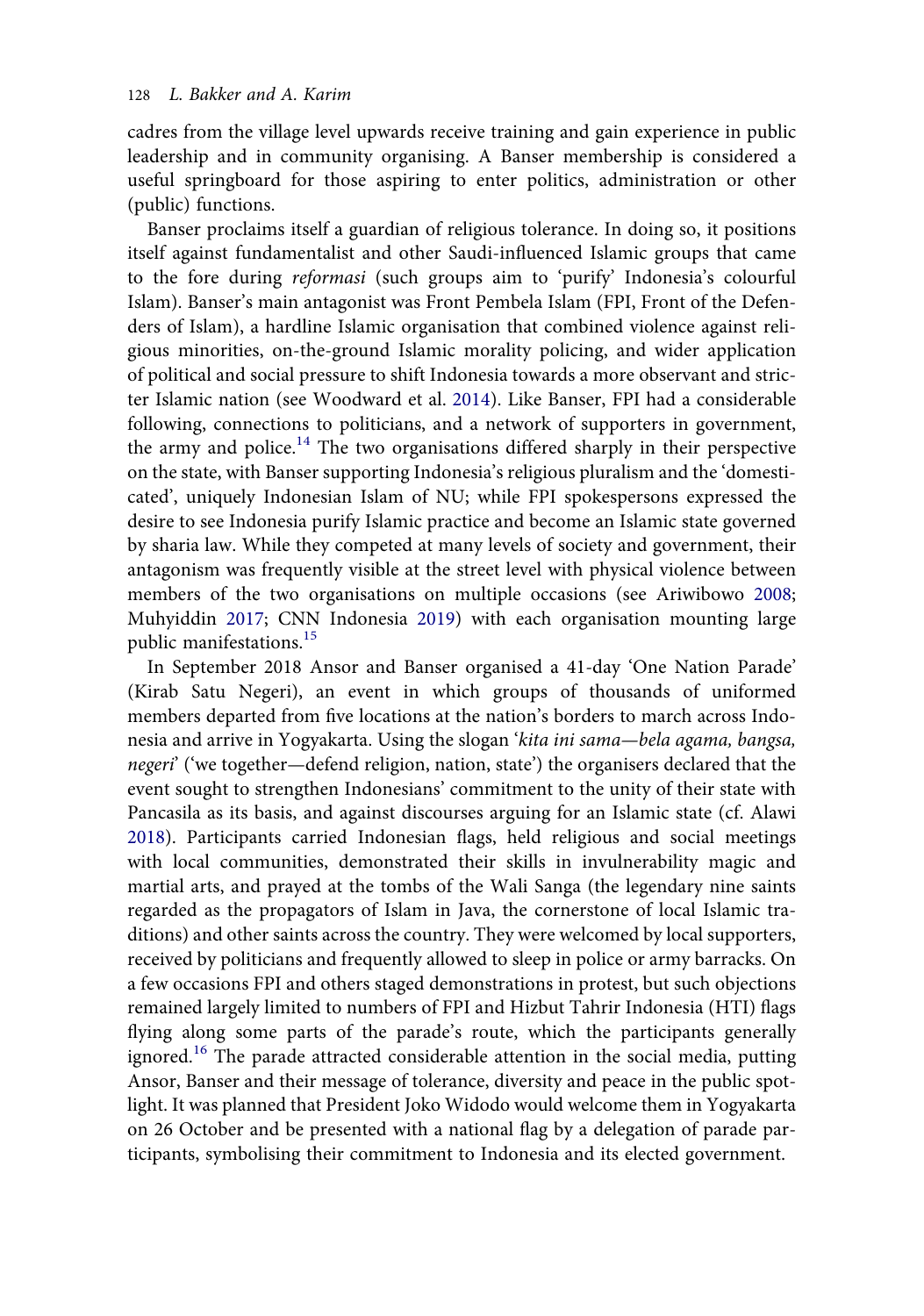Then, on 22 October during one of the parade's major rallies, several members burned an HTI flag, a video of which went viral.<sup>[17](#page-16-15)</sup> The burning shocked the Indonesian public as the flag depicted the Arabic text of the tauhid, the essence of the Islamic faith. Destroying the tauhid was offensive to many Muslims, including Banser and Ansor members. The flag-burners were arrested by the police, the closing ceremony cancelled, and FPI and others took to the streets to demonstrate against Banser. In Yogyakarta, Banser members brought out knives, swords, sticks and other weapons in preparation for physical confrontation in lieu of the ceremony, telling Karim that 'it had been a long time since Banser had a fight'. Ansor's leadership reacted quickly, publicly apologising to all Indonesians for the resulting unrest and explaining that the action had been spontaneous and not premeditated. No apology was issued for the burning of the flag however, as Ansor's chairman explained that this was the flag of HTI, an illegal organisation, and not a flag of the tauhid (Siddiq [2018](#page-18-14)).

<span id="page-13-0"></span>Nevertheless, the nationwide public performance of Ansor's idea of Indonesian stability was dramatically impacted by these events. The closing ceremony, the grand finale with President Widodo, was cancelled and mass brawls between armed Banser members and their FPI opponents were narrowly averted. Yet, according to our interlocutors, the swift public apology and the absence of violence demonstrated Banser's restraint and its sincere dedication to peace. This outcome did not harm Banser or Ansor, who received the backing of senior religious clerics and politicians as well as the sympathy of a large part of the population. Attention for the incident fizzled out quickly. Following the 2020 elections, Joko Widodo included senior Banser leaders in his national government. FPI was banned by the national authorities in December 2020 for using violence against civilians, among other reasons.<sup>[18](#page-16-16)</sup> However, as a Banser leader told Bakker, 'banning FPI removes the vehicle, not the driver nor the passengers'. Banser's vigilance, according to him, remains essential as 'those people might well go looking for another ride'.

#### Conclusion

We have sought to show that the provision and maintenance of peace in Indonesian society is the domain of multiple actors. The *ormas* that we have discussed position themselves prominently as providers of this role: by representing specific groups or communities, and by emphasising the dangers threatening social order and their own capacities in neutralising these, they claim a position of societal expertise, credibility and capacity. Somewhat ironically perhaps, their capacities for violence sit uneasily with such claims. Violent capacities qualify them as providers of security to some but make them potentially dangerous to others. Such a Janus-faced approach suggests a limited and now outdated societal repertoire that emphasises animosity between groups and fails to recognise that Indonesian society is (mostly) peaceful. Vigilante ormas have maintained their social and political relevance by expanding beyond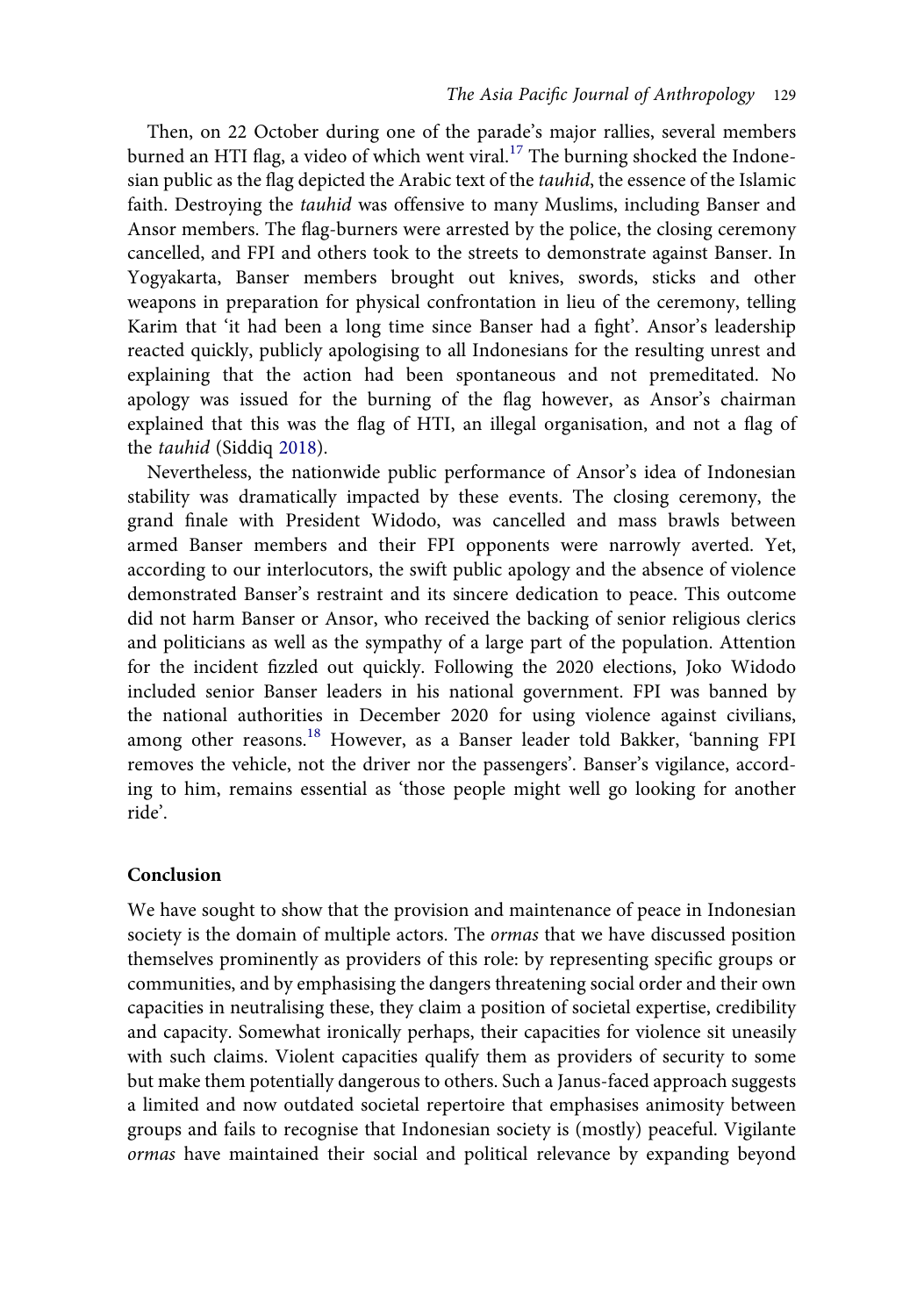the use of physical violence as a threat. Addressing Covid-19, the action with which this article opened, finds them utilising organisational structures rather than martial prowess to warn and inform society. Yet, as with violent actions, to be effective in such social action, *ormas* must show that their presence and actions resonate with society's norms, needs and fears. Engagement in the struggle to counter Covid-19 fits these closely, so foregrounding non-violent credentials.

While many such social and non-violent actions concern small day-to-day activities that pass unnoticed to most of society, large public actions in which ormas demonstrate their perspectives on local peace act as major tests of their standing and credibility. Such actions are often orchestrated events with specific performative qualities that, while drawing on local precepts, speak to an established national repertoire that affirms the authority of the state. To succeed and legitimise the ormas action, the performance must be appreciated by society as well as by state authorities. Failure would indicate poor understanding of society and weak ties to officialdom; the ormas would thus lack relevance and its reason for being would be questioned.

In daily affairs, ormas point out the threats to society's peace that they claim to mitigate. In the above we discussed such threats as land 'theft' by mining and plantation companies, Islamic fundamentalist terrorism and Indonesia becoming an Islamic state. In addressing these threats, ormas attempt to demonstrate their social relevance but also risk repercussions in doing so. LPADKT protesters were jailed by the police, while the flag burning in Banser's Parade threatened a carefully orchestrated campaign that championed Banser's take on peace. Also, as both this case and that of the burning of the meeting hall indicate, an ormas can be accused of an action it denies 'performing' (it was argued that the flag burned was not of the tauhid but of an illegal organisation, and that the meeting hall in Tumoluntung was not attacked by BMI members), making it necessary to mitigate negative consequences by demonstrating the capacity to re-establish order and calm society. Such actions bring to the surface important elements of local peace that must be achieved through negotiation with other parties who may be supportive or, on the contrary, may have conflicting interests. In order to succeed, ormas thus need to mobilise broad societal contacts and relations that range beyond the groups they seek to represent. Mei Christy began to develop such relations for the LPADKT by involving other ethnic groups. MUI's support for BMI suggests a working relation in North Sulawesi that transcends religious differences. Banser's involvement in national government suggests that it is appreciated at that level as a partner in maintaining civic peace. Through these examples we have sought to demonstrate that such militant ormas representing particular interests may, perhaps paradoxically, serve as agents of peace in situations of social conflict. For them to succeed in a broader, everyday performance of peace depends on them achieving acceptance and endorsement of their actions by a wider public beyond the communities they claim to represent.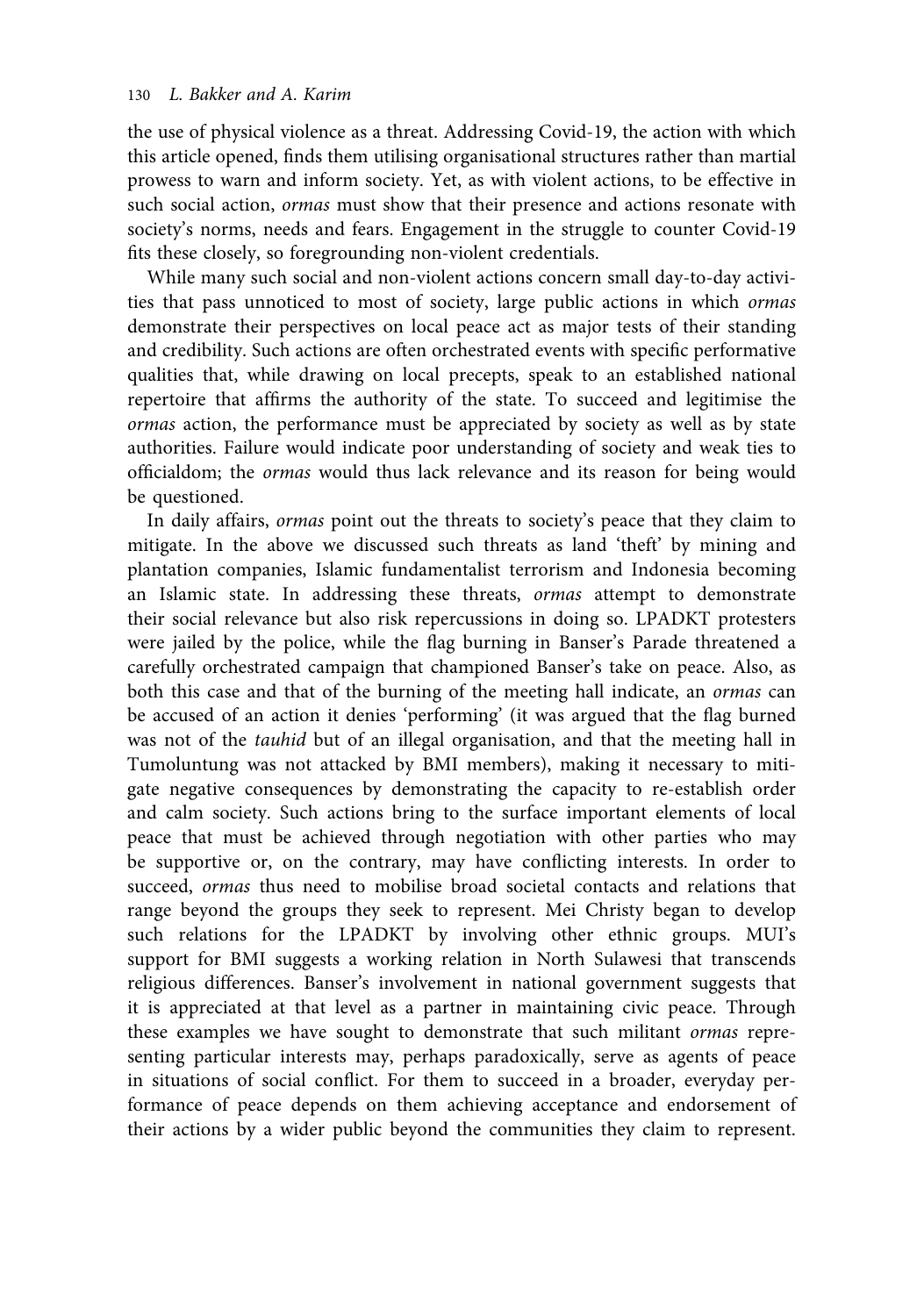#### **Notes**

- <span id="page-15-0"></span>[1] The video is available at: [https://www.youtube.com/watch?v=JhTJsr65oL8.](https://www.youtube.com/watch?v=JhTJsr65oL8) 'I Yayat u Santi' is Brigade Manguni Indonesia's slogan (or 'war cry', as some members refer to it). It translates as 'raise your weapons'.
- <span id="page-15-1"></span>[2] An ormas is defined by law as 'an organisation voluntarily formed by members of the community of Indonesian citizens based on shared activities, professions, functions, religions, and belief in God, to participate in development in order to achieve national goals in the framework of the Unitary State of the Republic of Indonesia based on Pancasila' (Article 1, Law 8 of 1985). This is a broad definition that includes all sorts of people's and civil society organisations, including aid foundations, medical organisations and nature conservationists. Our focus pertains to *ormas* who give the provision of security as their main goal and who have indicated or demonstrated their willingness to use violence (the legitimacy of which is problematic, but not impossible under Indonesian law) in doing so.
- <span id="page-15-2"></span>[3] Laskar Jihad was an anti-Christian, Islamist militia originating in Java that contributed fighters to religious conflicts in Poso and the Moluccas (see van Klinken [2007](#page-18-4), 84–85; Bakker [2016](#page-16-7), 256–257). Both of these areas are near North Sulawesi. As Laskar Jihad fighters did not come to the province, BMI maintains that it sent some of its fighters to Poso instead, so gaining credibility as violent actors.
- <span id="page-15-3"></span>[4] 'Minahasa' geographically refers to the northern peninsula of Sulawesi, which is divided into the provinces of Gorontalo (which is predominantly Muslim) and North Sulawesi (which is predominantly Christian). BMI considers North Sulawesi to be the Minahasa heartland, but Minahasans can also live in Gorontalo or elsewhere.
- <span id="page-15-4"></span>[5] The Indonesian government comprises national, provincial and regional levels, each of which has parliaments and heads that are directly elected by the population and authorised to issue legislation.
- <span id="page-15-5"></span>[6] The authors have conducted extensive fieldwork and research among these organisations. Bakker was introduced to the LPDKT and BMI in 2004 and has continued working with them in multiple successive research visits. Karim carried out extensive fieldwork within Banser as part of his PhD field research conducted in 2018–2019.
- <span id="page-15-14"></span><span id="page-15-6"></span>[7] This observation can also be made for conflicts beyond Indonesia (e.g. Höglund & Kovacs [2010](#page-17-17); Wilson & Bakker [2016](#page-18-15)).
- <span id="page-15-13"></span><span id="page-15-7"></span>[8] An example of a joint working arrangement for security purposes is the deployment of 'market thugs' by Jakarta's police in September 2020 to enforce the wearing of (anti-Covid) facemasks in public (Firmansyah [2020\)](#page-17-18) and, also, the involvement of BMI's Lapian with whose quote the paper opened.
- <span id="page-15-8"></span>[9] This dance troupe gained a good reputation and performed throughout Indonesia as well as abroad. A video of Mei Christy performing with Uyau Moris, a well-known Dayak musician, at the 2017 Indonesian Festival in Ottawa, Canada, can be viewed at [https://www.youtube.](https://www.youtube.com/watch?v=g9gSD7-D1Xs) [com/watch?v=g9gSD7-D1Xs](https://www.youtube.com/watch?v=g9gSD7-D1Xs).
- <span id="page-15-9"></span>[10] Examples given included provision of security for KKBP events and 'disciplining' some known wife-beaters.
- <span id="page-15-10"></span>[11] Various copies of the video have been circulated and can be located on YouTube using 'masjid' and 'Tumoluntung' as search terms.
- <span id="page-15-11"></span>[12] For instance, Maksum ([2020\)](#page-17-19) speaks of a 'radical Christian terrorist group that should be disbanded'.
- <span id="page-15-12"></span>[13] In short, he explained that the Muslim community had been given a false permit by someone pretending to be the relevant official. As such they had assumed to be within their rights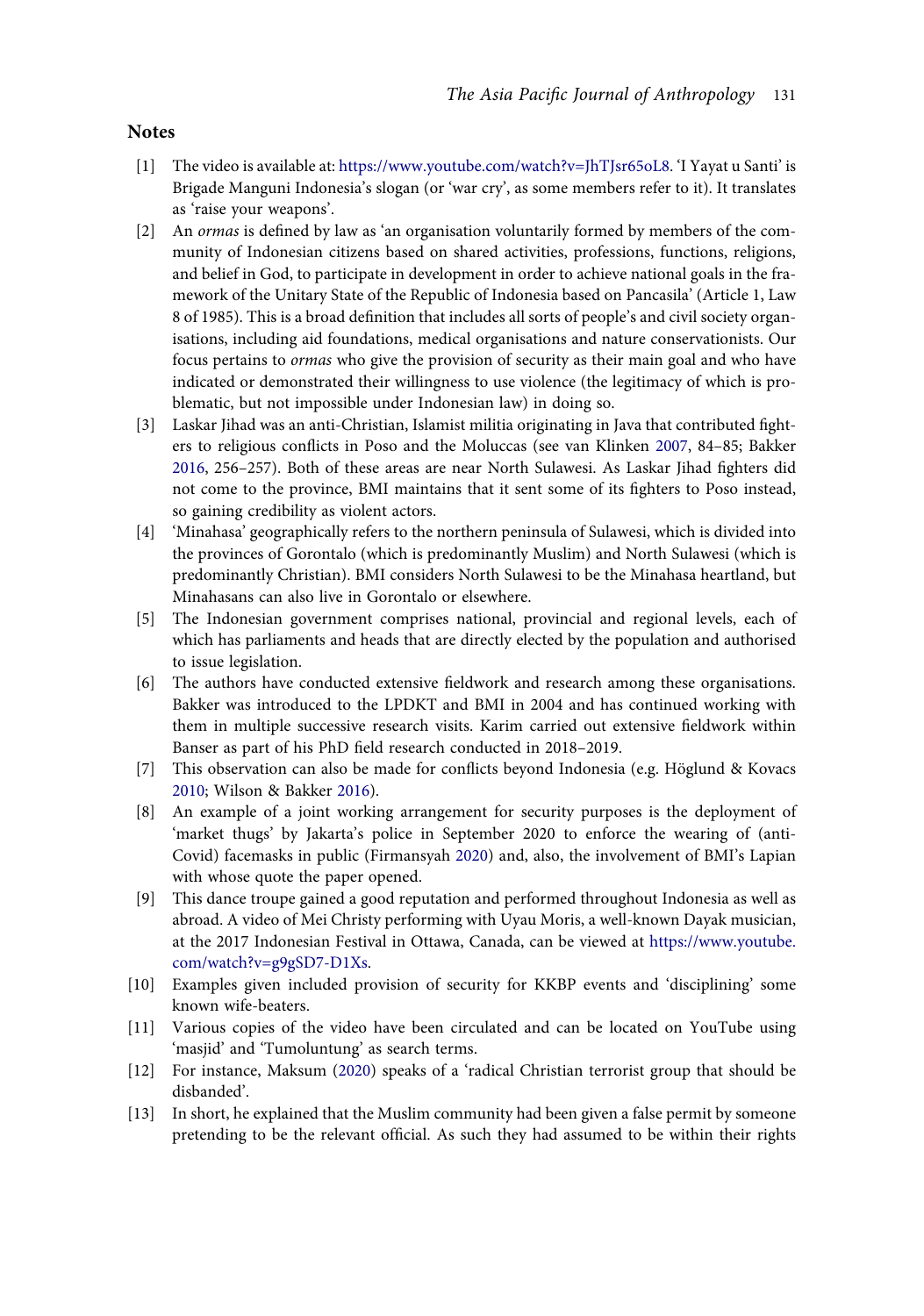#### 132 L. Bakker and A. Karim

whereas in fact they did not have the required permission. We were informed by a BMI member that MUI and BMI agreed beforehand on the permit being proposed. Leaders of the local chapter of Banser sat in on this conversation as well.

- <span id="page-16-18"></span><span id="page-16-10"></span>[14] Claims about the size of FPI's membership range wildly. The number of seven million was claimed as early as 2014 (CNN Indonesia [2014\)](#page-16-17), and estimates have gone up since then.
- <span id="page-16-12"></span>[15] For FPI, these included the 2016 Defence of Islam Action (Aksi Bela Islam), which saw a coalition of FPI and other hardline groups mobilise hundreds of thousands of supporters in protests against alleged blasphemy by Jakarta Governor Basuki 'Ahok' Tjahaja Purnama.
- <span id="page-16-14"></span>[16] Hizbut Tahrir had been officially banned in Indonesia in 2017 on the grounds that it was anti-Pancasila and strove for Indonesia to become an Islamic caliphate, which is incompatible with Pancasila's religious pluralism.
- <span id="page-16-15"></span>[17] A video of the Tauhid flag burning in Garut, West Java, during the celebration of National Santri Day on 22 October 2018 can be viewed at [https://www.youtube.com/watch?v=](https://www.youtube.com/watch?v=WdcWJqs1zFw) [WdcWJqs1zFw.](https://www.youtube.com/watch?v=WdcWJqs1zFw)
- <span id="page-16-19"></span><span id="page-16-16"></span>[18] Other reasons included operating without a valid licence and links to terrorism (see Dharmastuti [2020](#page-17-20)).

#### References

- <span id="page-16-13"></span>Alawi, Abdullah. [2018.](#page-12-0) "Selama 41 Hari, Ini Tujuan Kirab Satu Negeri GP Ansor." NU Online, September 26. [https://nu.or.id/nasional/selama-41-hari-ini-tujuan-kirab-satu-negeri-gp](https://nu.or.id/nasional/selama-41-hari-ini-tujuan-kirab-satu-negeri-gp-ansor-cFegs)[ansor-cFegs.](https://nu.or.id/nasional/selama-41-hari-ini-tujuan-kirab-satu-negeri-gp-ansor-cFegs)
- <span id="page-16-11"></span>Ariwibowo, Aa. [2008.](#page-12-1) "Banser Bantah Terlibat Bentrok Dengan FPI." Antara News, September 26. [https://www.antaranews.com/berita/118517/banser-bantah-terlibat-bentrok-dengan-fpi.](https://www.antaranews.com/berita/118517/banser-bantah-terlibat-bentrok-dengan-fpi)
- <span id="page-16-9"></span>Bakker, Laurens. [2009.](#page-7-0) "Adat, Land and Popular Democracy. Dayak Politics in East Kalimantan." Borneo Research Bulletin 40: 202–220.
- <span id="page-16-1"></span>Bakker, Laurens. [2015](#page-3-0). "Illegality for the General Good? Vigilantism and Social Responsibility in Contemporary Indonesia." Critique of Anthropology 35 (1): 78–93.
- <span id="page-16-7"></span>Bakker, Laurens. [2016.](#page-5-0) "Organized Violence and the State. Evolving Vigilantism in Indonesia." Bijdragen tot de Taal-, Land-, en Volkenkunde 172 (2–3): 249–277.
- <span id="page-16-0"></span>Bakker, Laurens. [2017a](#page-3-1). "Militias, Security and Citizenship in Indonesia." In Citizenship and Democratization in Southeast Asia, edited by Ward Berenschot, Henk Schulte Nordholt, and Laurens Bakker, 127–158. Leiden: BRILL Publishers.
- <span id="page-16-8"></span>Bakker, Laurens. [2017b.](#page-5-1) "Perceiving Neoliberalism Beyond Jakarta." In Rethinking Power Relations in Indonesia, edited by Michaela Haug, Martin Rössler, and Anna-Teresa Grumblies, 117– 132. Abingdon: Routledge.
- <span id="page-16-6"></span>Barron, Patrick. [2019.](#page-5-2) When Violence Works: Postconflict Violence and Peace in Indonesia. Ithaca, NY: Cornell University Press.
- <span id="page-16-4"></span>Bertrand, Jacques. [2004](#page-5-2). Nationalism and Ethnic Conflict in Indonesia. Cambridge: Cambridge University Press.
- <span id="page-16-5"></span>Bräuchler, Birgit, ed. [2009.](#page-5-2) Reconciling Indonesia. Grassroots Agency for Peace. Abingdon: Routledge.
- <span id="page-16-2"></span>Bräuchler, Birgit. [2015.](#page-3-2) The Cultural Dimension of Peace. Decentralization and Reconciliation in Indonesia. Basingstoke: MacMillan Publishers Limited.
- <span id="page-16-3"></span>Bräuchler, Birgit, and Philip Naucke. [2017.](#page-5-3) "Peacebuilding and Conceptualisations of the Local." Social Anthropology 25 (4): 422–436.
- <span id="page-16-17"></span>CNN Indonesia. [2014](#page-16-18). "Kontroversi FPI. Muchsin Alatas: 'Jumlah kami sudah 7 juta'." October 8. [https://www.cnnindonesia.com/nasional/20141008165430-12-5780/muchsin-alatas-jumlah](https://www.cnnindonesia.com/nasional/20141008165430-12-5780/muchsin-alatas-jumlah-kami-sudah-7-juta)[kami-sudah-7-juta](https://www.cnnindonesia.com/nasional/20141008165430-12-5780/muchsin-alatas-jumlah-kami-sudah-7-juta).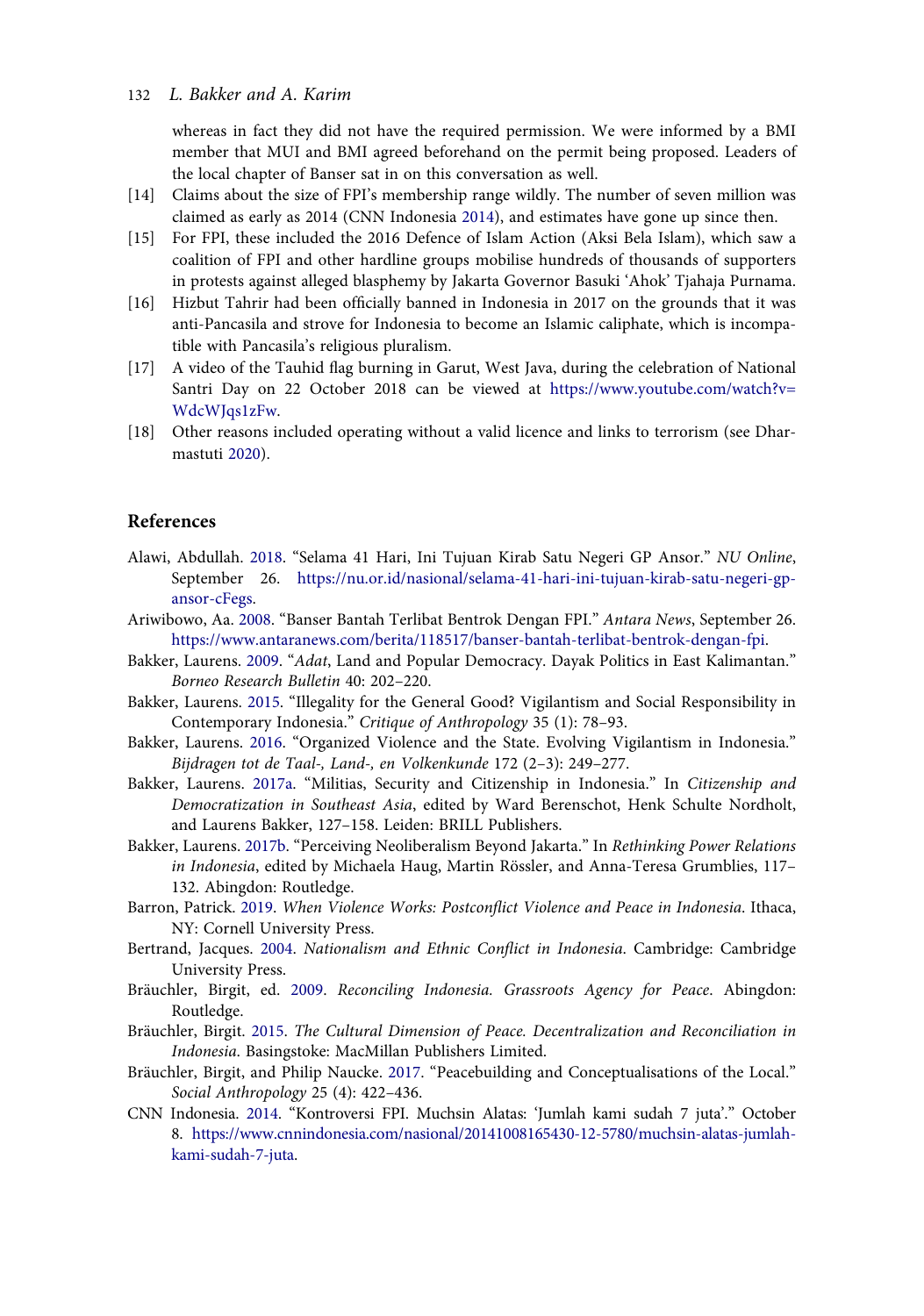- <span id="page-17-16"></span>CNN Indonesia. [2019](#page-12-2). "Sidang Gus Nur, Anggota Banser dan FPI Sempat Baku Pukul." June 20. [https://www.cnnindonesia.com/nasional/20190620125918-12-404939/sidang-gus-nur](https://www.cnnindonesia.com/nasional/20190620125918-12-404939/sidang-gus-nur-anggota-banser-dan-fpi-sempat-baku-pukul)[anggota-banser-dan-fpi-sempat-baku-pukul](https://www.cnnindonesia.com/nasional/20190620125918-12-404939/sidang-gus-nur-anggota-banser-dan-fpi-sempat-baku-pukul).
- <span id="page-17-5"></span>Davidson, Jamie. [2008.](#page-5-2) From Rebellion to Riots. Collective Violence on Indonesian Borneo. Madison: University of Wisconsin Press.
- <span id="page-17-7"></span>Davidson, Jamie, and David Henley, eds. [2007.](#page-5-4) The Revival of Tradition in Indonesian Politics. The Deployment of Adat from Colonialism to Indigenism. London: Routledge.
- <span id="page-17-12"></span>de Jonge, Huub, and Gerben Nooteboom. [2006](#page-7-1). "Why the Madurese? Ethnic Conflicts in West and East Kalimantan Compared." Asian Journal of Social Science 34 (4): 456–474.
- <span id="page-17-9"></span>Denskus, Tobias. [2014.](#page-6-0) "Performing Peace-Building - Conferences, Rituals and the Role of Ethnographic Research." IDS Bulletin 45 (2–3): 18–28.
- <span id="page-17-20"></span>Dharmastuti, Hestiana. [2020.](#page-16-19) "4 Alasan Pemerintah Tetapkan FPI Ormas Terlarang di RI." DetikNews, December 30. [https://news.detik.com/berita/d-5315789/4-alasan-pemerintah](https://news.detik.com/berita/d-5315789/4-alasan-pemerintah-tetapkan-fpi-ormas-terlarang-di-ri/1)[tetapkan-fpi-ormas-terlarang-di-ri/1.](https://news.detik.com/berita/d-5315789/4-alasan-pemerintah-tetapkan-fpi-ormas-terlarang-di-ri/1)
- <span id="page-17-13"></span>Evrai, Andy. [2016](#page-8-0). "15 Menit Bersama Jokowi, Presiden Pelayan Rakyat." Kabarkaltim, March 31. Accessed July 29, 2020. [http://www.kabarkaltim.co.id/2016/03/15-menit-bersama-jokowi](http://www.kabarkaltim.co.id/2016/03/15-menit-bersama-jokowi-presiden.html)[presiden.html.](http://www.kabarkaltim.co.id/2016/03/15-menit-bersama-jokowi-presiden.html)
- <span id="page-17-1"></span>Facal, Gabriel. [2020](#page-3-0). "Islamic Defenders Front Militia (Front Pembela Islam) and its Impact on Growing Religious Intolerance in Indonesia." TRaNS 8 (1): 7–20.
- <span id="page-17-18"></span>Firmansyah, Julnis. [2020.](#page-15-13) "Wakapolri Sebut Preman Pasar Akan Dilibatkan untuk Awasi Pemakaian Masker." Tempo, September 10. [https://metro.tempo.co/read/1384837/wakapolri-sebut](https://metro.tempo.co/read/1384837/wakapolri-sebut-preman-pasar-akan-dilibatkan-untuk-awasi-pemakaian-masker)[preman-pasar-akan-dilibatkan-untuk-awasi-pemakaian-masker.](https://metro.tempo.co/read/1384837/wakapolri-sebut-preman-pasar-akan-dilibatkan-untuk-awasi-pemakaian-masker)

<span id="page-17-10"></span><span id="page-17-2"></span>Galtung, Johan. [1969](#page-4-0)."Violence, Peace and Peace Research." Journal of Peace Research 6 (3): 167–191.

- Goldstein, Daniel. [2004.](#page-6-1) The Spectacular City: Violence and Performance in Urban Bolivia. Durham: Duke University Press.
- <span id="page-17-0"></span>Henley, David, Maria Schouten, and Alex Ulaen. [2007.](#page-3-1) "Preserving the Peace in Post-New Order Minahasa." In Renegotiating Boundaries. Local Politics in Post-Suharto Indonesia, edited by Henk Schulte Nordholt, and Gerry van Klinken, 307–326. Leiden: KITLV Press.
- <span id="page-17-17"></span>Höglund, Kristine, and Mimmi Söderberg Kovacs. [2010.](#page-15-6) "Beyond the Absence of War: The Diversity of Peace in Post-Settlement Societies." Review of International Studies 36: 367–390.
- <span id="page-17-14"></span>JPNN.com. [2020](#page-10-0). "Kemenag Akhirnya Terbitkan Surat Izin Pendirian Mesjid Perum Agape Minahasa Utara." February 2. [https://www.jpnn.com/news/kemenag-akhirnya-terbitkan](https://www.jpnn.com/news/kemenag-akhirnya-terbitkan-surat-izin-pendirian-masjid-perum-agape-minahasa-utara)[surat-izin-pendirian-masjid-perum-agape-minahasa-utara](https://www.jpnn.com/news/kemenag-akhirnya-terbitkan-surat-izin-pendirian-masjid-perum-agape-minahasa-utara).
- <span id="page-17-11"></span><span id="page-17-3"></span>Jusionyte, Ieva. [2015](#page-6-2). "States of Camouflage." Cultural Anthropology 30 (1): 113–138.
- Mac Ginty, Roger. [2013](#page-4-1). "Indicators +: A Proposal for Everyday Peace Indicators." Evaluation and Program Planning 36: 56–63.
- <span id="page-17-4"></span>Mac Ginty, Roger. [2014](#page-4-2). "Everyday Peace: Bottom-Up and Local Agency in Conflict-Affected Societies." Security Dialogue 45 (6): 548–564.
- <span id="page-17-19"></span>Maksum, Ibnu. [2020.](#page-15-11) "Brigade Manguni, Kelompok Kristen Radikal & Teroris Harus Dibubarkan." Suara Nasional, January 31. [https://suaranasional.com/2020/01/31/brigade-manguni](https://suaranasional.com/2020/01/31/brigade-manguni-kelompok-kristen-radikal-teroris-harus-dibubarkan/)[kelompok-kristen-radikal-teroris-harus-dibubarkan/](https://suaranasional.com/2020/01/31/brigade-manguni-kelompok-kristen-radikal-teroris-harus-dibubarkan/).
- <span id="page-17-15"></span>Muhyiddin. [2017.](#page-12-2) "Kronologi Bentrokan FPI Vs Banser Versi FPI." Republica, April 18. [https://](https://republika.co.id/berita/oole3l282/kronologi-bentrokan-fpi-vs-banser-versi-fpi) [republika.co.id/berita/oole3l282/kronologi-bentrokan-fpi-vs-banser-versi-fpi](https://republika.co.id/berita/oole3l282/kronologi-bentrokan-fpi-vs-banser-versi-fpi).
- <span id="page-17-6"></span>Nugroho, Eryanto, and Lee Wilson. [2014](#page-5-0). "Ormas Ormas Milisia dan Demokratisasi di Indonesia." In Merancang Arah Baru Demokrasi: Indonesia Pasca Reformasi Indonesia, edited by A. E. Priyono, and U. Hamid, 773–788. Jakarta: Kepustakaan Populer Gramedia.
- <span id="page-17-8"></span>Pereault, Tom. [2015.](#page-6-3) "Performing Participation: Mining, Power, and the Limits of Public Consultation in Bolivia." The Journal of Latin American and Caribbean Anthropology 20 (3): 433–451.